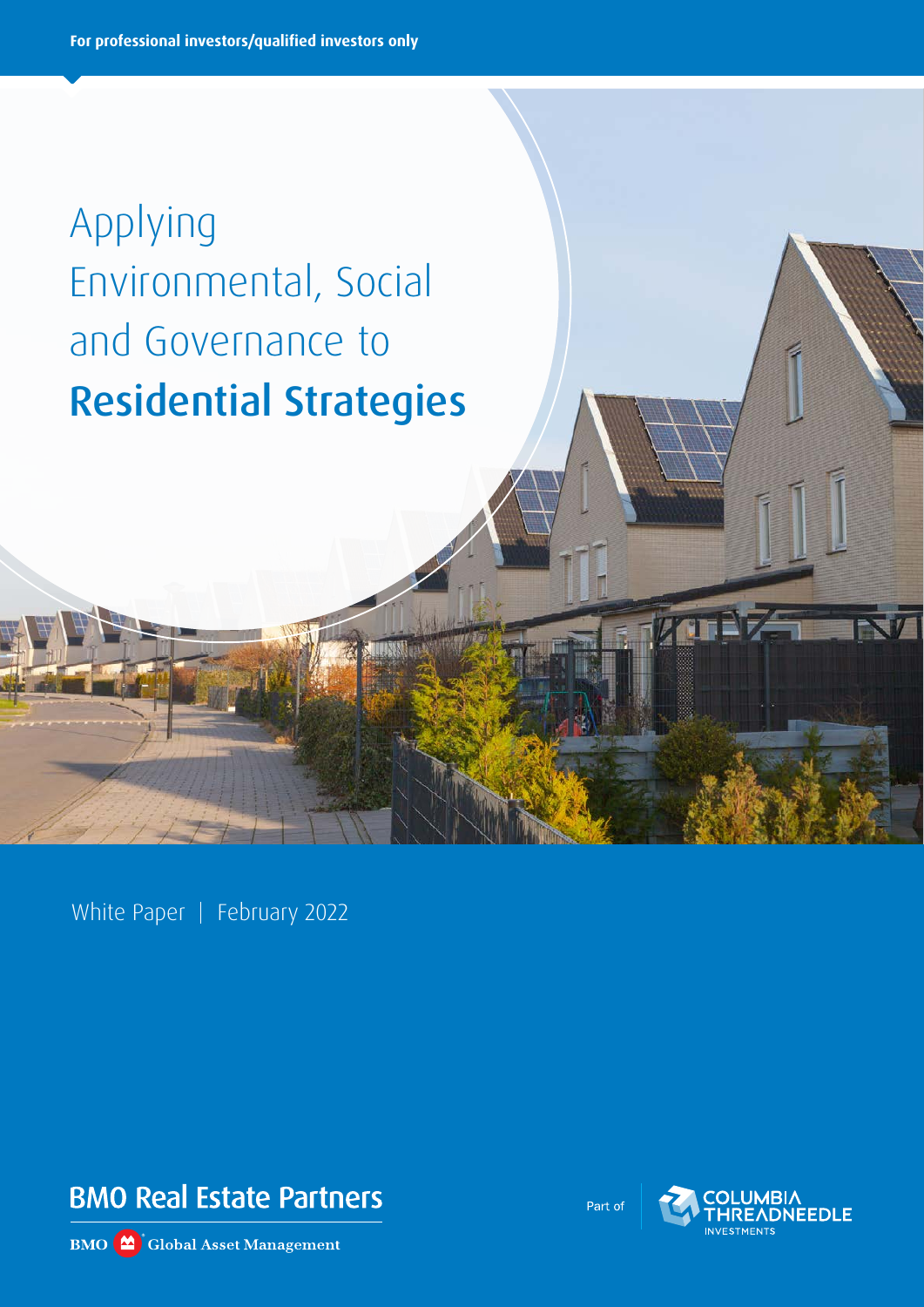### **Contents**

| Introduction                                                                                              | 3  |
|-----------------------------------------------------------------------------------------------------------|----|
| 1. What is Environmental, Social and Governance (ESG) and why we<br>apply it to what we do in real estate | 4  |
| • Where did it begin and where is it going                                                                | 4  |
| $\cdot$ What is moving the dial                                                                           | 5  |
| • A few (high level) thoughts on the impact on real estate                                                | 6  |
| 2. It's not just about 'doing good'; it also makes financial sense                                        | 7  |
| · The growth of impacting investing                                                                       | 7  |
| • How ESG supports our investment thesis                                                                  | 8  |
| • Using the housing sector as an example                                                                  | 8  |
| · Measuring impact                                                                                        | 9  |
| 3. The E: How we apply our framework to standing owned assets                                             | 11 |
| · Sustainable investment: the pathway to standing<br>owned assets                                         | 11 |
| • Collection of ESG data is the foundation for transparency and future<br>sustainability strategies       | 11 |
| • How does ESG impact valuation                                                                           | 11 |
| $\cdot$ Measures to achieve portfolio-wide CO <sub>2</sub> neutrality                                     | 12 |
| 4. The S: Our responsibility to our investors and society                                                 | 13 |
| • What we do at BMO Real Estate Partners                                                                  | 13 |
| 5. The G: Regulation summary (Europe) and what it means                                                   | 14 |
| · The growth of regulation                                                                                | 14 |
| • A summary of regulation across Europe                                                                   | 14 |
| • What does this mean for real estate and developing new product                                          | 15 |
| 6. How do we apply ESG and what is BMO's framework                                                        | 16 |
| • What is our framework                                                                                   | 16 |
| • How are we different to our peers                                                                       | 16 |
| • What are our plans                                                                                      | 17 |
| · Certification and benchmarks: GRESB across our portfolio                                                | 18 |
| • On Diversity & Inclusion                                                                                | 19 |
| · On Corporate Social Responsibility                                                                      | 19 |
| • On the Cultural Working Group                                                                           | 19 |
| · On reducing waste                                                                                       | 19 |
| Author biographies                                                                                        | 20 |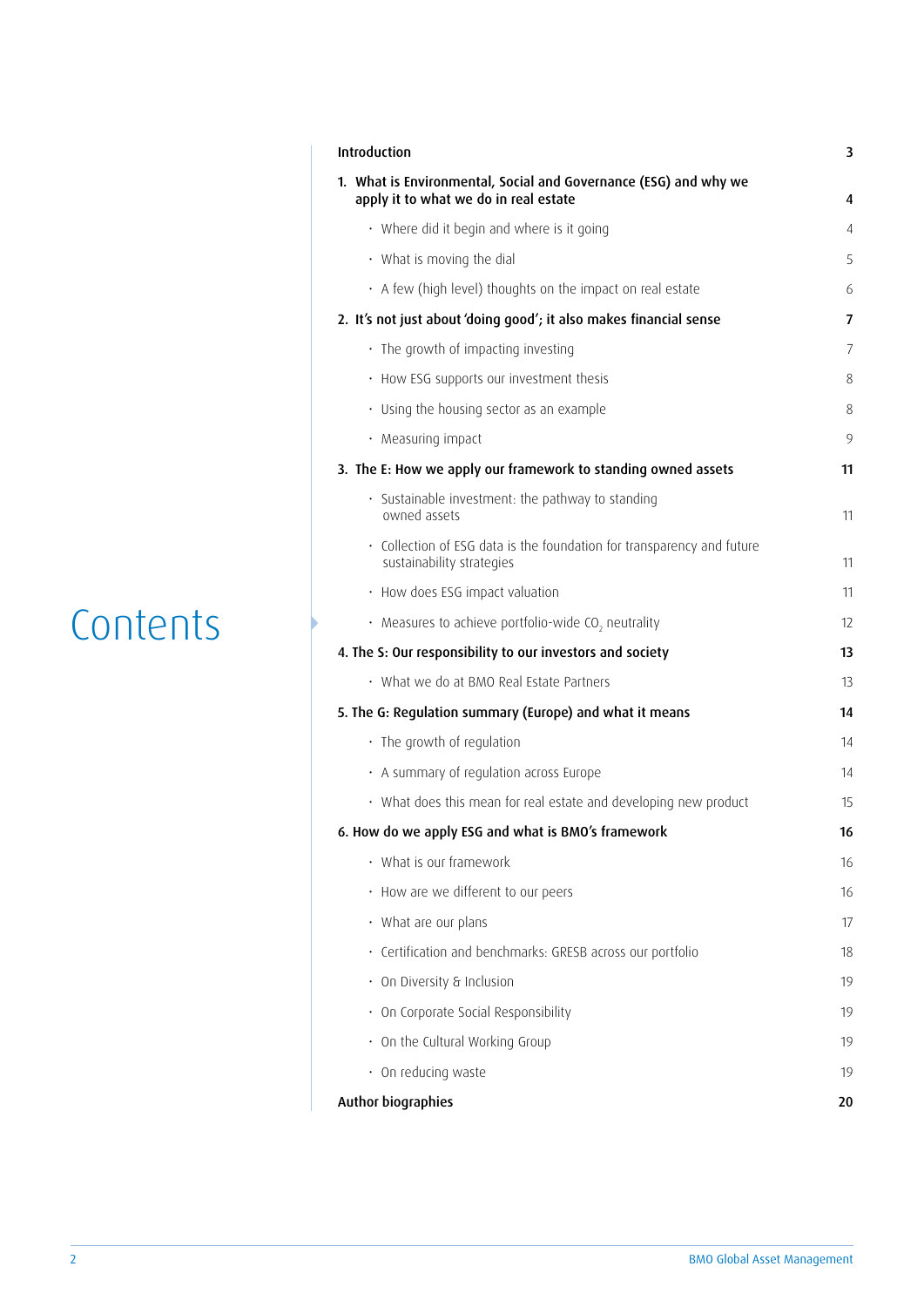### Introduction



Environmental, social and governance (ESG) considerations, alongside innovation, have always proudly been a part of our mindset at BMO Real Estate Partners (BMO REP). The team benefits from the strong reputation, heritage and pedigree of our parent company, BMO Global Asset Management (EMEA), part of Columbia Threadneedle, where responsible investing and stewardship have always been an integral part of the culture. Together with Columbia Threadneedle, we are part of a global alternatives business with

more than £34bn<sup>1</sup> in assets under management, including real estate in the UK, Europe and the US.

Recent events have had an indelible impact on the real estate sector globally, which we and our clients are acutely aware of. A clear outcome has been the increased importance of ESG considerations which is driving demand for assets that are able to demonstrate compliance with all three of the ESG pillars whilst delivering both investment returns and shareholder value.

Our scale and experience in this area means that we are well placed to understand the market dynamics influencing ESG with respect to our industry and to respond appropriately with effective and relevant solutions. We constantly challenge ourselves to ensure we have thoroughly scrutinised all of the risks and opportunities presented by each of the ESG pillars, and this has delivered notable benefits. It is clear to us, through first-hand experience, that ESG factors can be material to value creation and preservation, meaning that there is no need for a financial trade-off.

We recognise that our activities have a direct and indirect impact on the environment as well as the communities we operate in and that we cannot achieve the results we are targeting in isolation. As such, we work with all stakeholders to create partnerships across the real estate landscape to share best practices and deliver market leading ESG strategies that not only deliver on our investors' financial requirements but are ultimately motivated by doing the right thing.

This White Paper sets out our viewpoint and the ways in which BMO REP's best-in-class strategies reflect our commitment to delivering attractive returns through investment in sustainable property assets, by driving environmental excellence and prioritising social value in a transparent and authentic manner.

### Stewart Bennett,

Global Head of Alternatives

### **Key risks**

Past performance should not be seen as an indication of future performance.

The value of investments and any income derived from them can go down as well as up and investors may not get back the original amount invested.

The information, opinions estimates or forecasts contained in this document were obtained from sources reasonably believed to be reliable and are subject to change at any time.

1 As at 30-Jun-21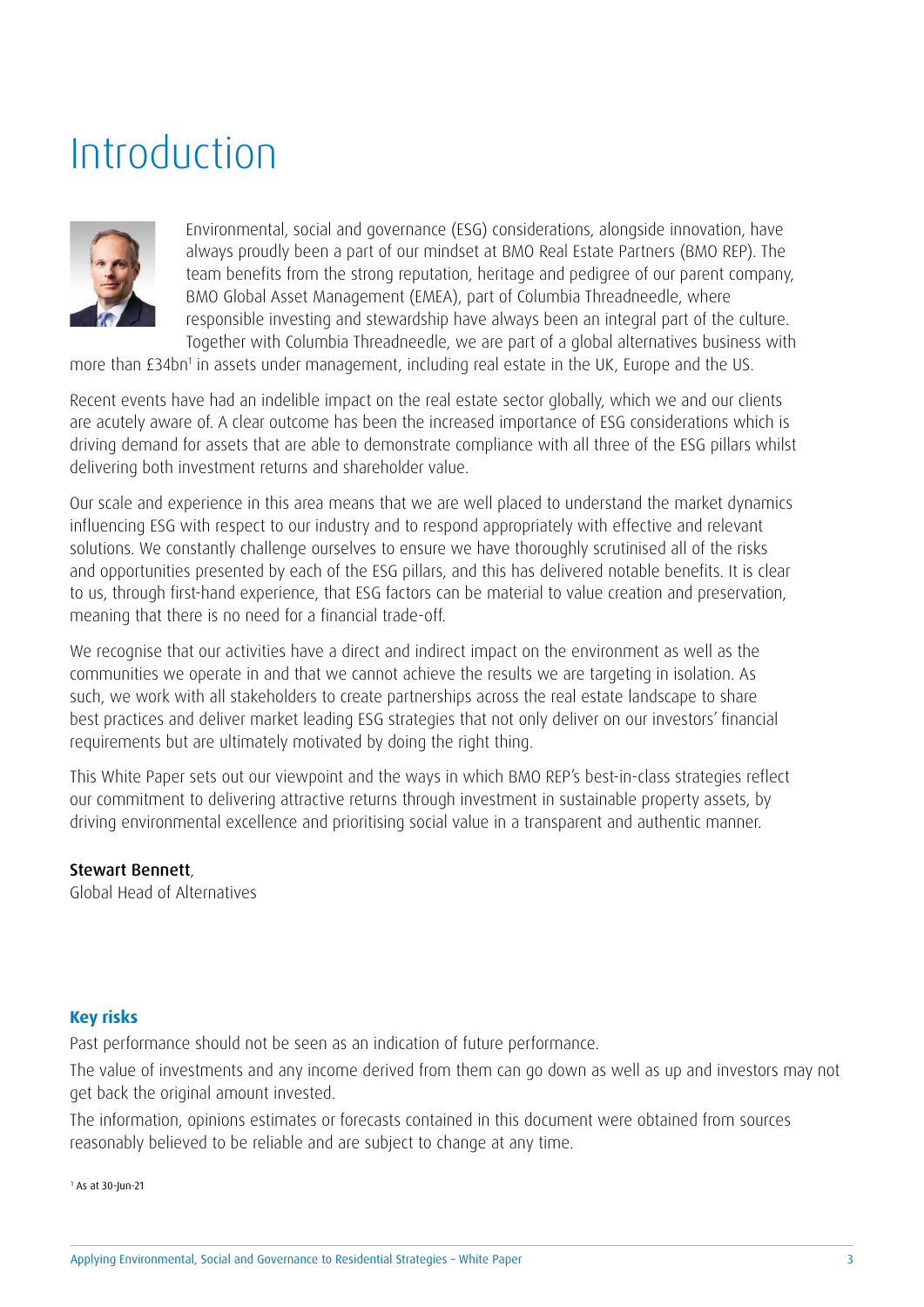## 1. What is Environmental, Social and Governance and why we apply it to what we do in real estate



Joanna Tano Head of Research, BMO Real Estate Partners

### **Where did it begin and where is it going**

Environmental, Social and Governance (ESG) has become a growing focus across the investment world, including real estate. BMO Real Estate Partners has been an active participant in the ESG conversation, but more important is the activity we have been undertaking in applying our ESG strategy to assets under management and ensuring it forms an integral component of all new product launches.

Owners and importantly occupiers of real estate, across all sectors of the industry, are more sophisticated than ever and while, yes, investors still seek returns, they are much more discerning in how they access those returns. A large part of that is the ESG agenda, reaching beyond the boundaries of the physical building.

The 2005 publication of "Who Cares Wins", under the auspices of the UN Global Compact, laid the foundations for ESG investing. The report outlined that better investment makes not only good business sense but leads to more sustainable societies. In our opinion, it can also create and preserve value.

Initially, there were swathes of the institutional investor community that were reluctant to embrace the concept. They believed that their fiduciary duty should be exclusively focused on maximising shareholder value, setting aside not only occupier requirements to a degree, but environmental and/or social impacts and, to some extent, governance issues too, to focus on income streams.

But the tide has turned and is gathering momentum. The integration of ESG is now seen as crucial to the decisions we make on behalf of our investors and shareholders, but also how we build long-term relationships with our occupier customers.

It is fair to say that the industry's initial adoption of ESG principles was slow. It was held back by the mistaken view that investing more time, money and energy into producing positive social and environmental impacts would reduce the financial return and make an investment less viable. Statistics show that the opposite is true.

The Global Investing Impact Network (GIIN) launched their first survey in 2010 when just 24 members responded, a number that rose in 2020 to 300 organisations collectively managing USD404 billion in impact investment assets. Research from Mercer also reinforces this; in their 2020 European asset allocation insights survey they found that 54% of respondents actively consider the impact of climate change related risks on their investments, up from 14% in a 2019 survey. In addition, 89% of pension funds now consider wider ESG risks as part of their investment decisions, up from 55% in 2019.

ESG is no longer a nice-to-have, it is a must-have; and while governments are pushing through regulation, there is a growing awareness that the impact of the real estate that we invest in is felt by its local community, for example through place-making which influences the environment beyond a single asset, or by new buildings with green credentials.



**The Principles for Responsible Investment: AUM and number of signatories**

Source: Principles for Responsible Investment, as at Apr-21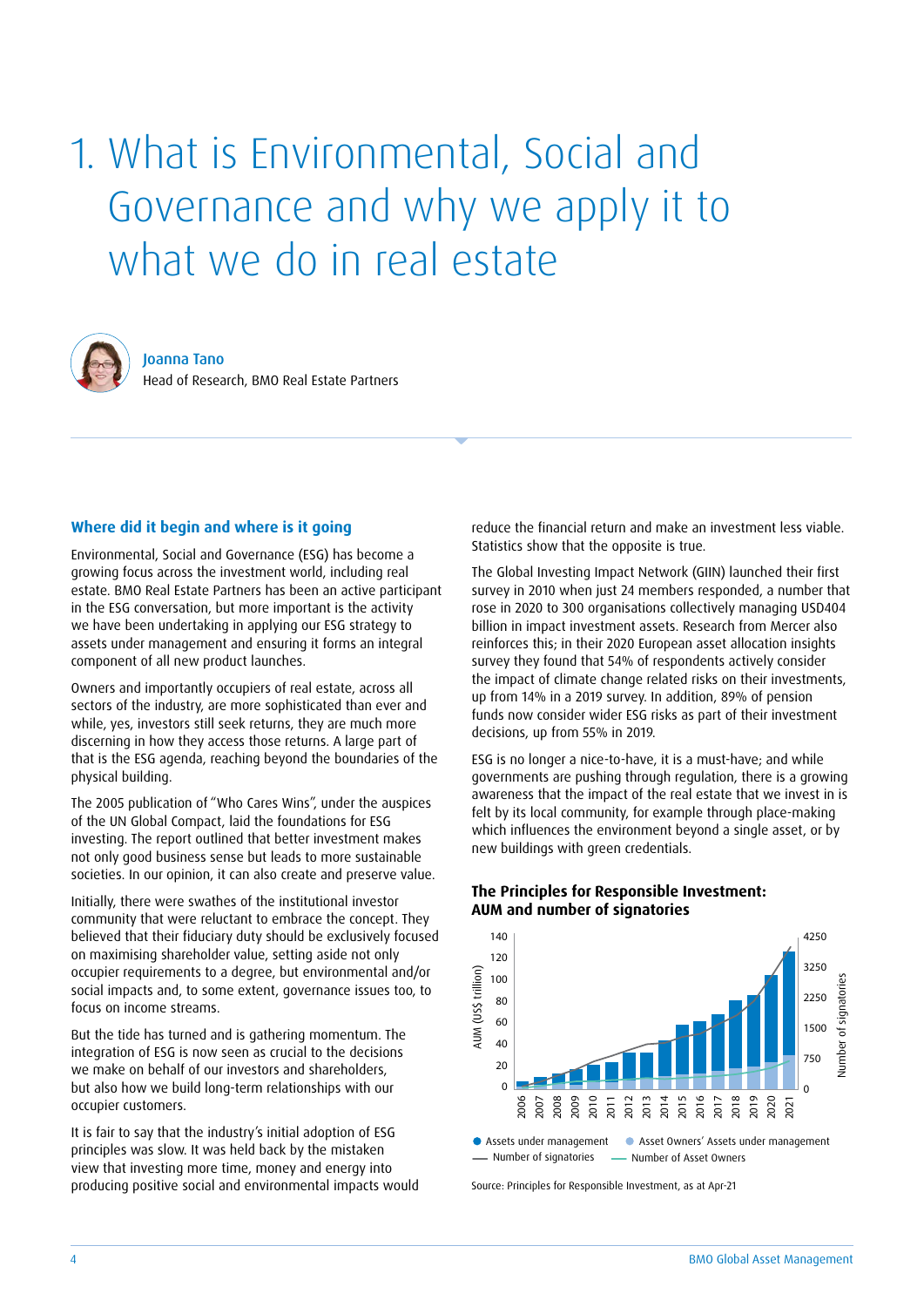Key EU legislative initiatives for asset managers

### **MiFID II Organisation Regulation**

(amending Regulation (EU) 2017/565/EU)

• Timings as per AIFMD

### **Disclosure Regulation**

((EU) 2019/2088)

- also known as SFDR or the ESG Regulation
- Applies from March 2021
- Delay to final RTS publication and RTS compliance (likely end Jan 2022)

#### **MiFID II Delegated Directive**

(amending Regulation (EU) 2017/593/EU)

• Timings as per AIFMD

### **Taxonomy Regulation**

### ((EU) 2020/852)

- also known as the Framework Regulation
- Applies from Jan 2022/2023
- Level 2 pending

### **Voluntary ESG obligations and expectations**

### ((EU) 2020/852)

• eg UN PRI, UN SDGs, Impact Management Project, PRI's report on fiduciary duties, other principles, frameworks, codes, practices

### **AIFMD Level 2 Delegated Regulation**

(amending Regulation (EU) 231/2013/EU)

- Consultation closed in Jul 2020
- Applies 12 months after coming into force (expected to apply Q3/Q4 2021)

### **Others**

• Low Carbon Benchmarks Regulation, delegated legislation integrating sustainability relating to the UCITS Directive, Solvency II and the Insurance Distribution Directive plus local regulation (eg in UK TCFD recommendations)

Source: Bryan Cave Leighton Paisner LLP 15-Oct-20

### **What is moving the dial**

There are a number of moving parts. As active participants we sit at the core but regulatory change, wider industry players and technology also play key roles. Increasingly, the public sector is looking towards the private sector to help create and implement the ESG agenda. There is growing awareness that real estate plays a huge role in society, not just in terms of the physical attributes of a building, but how the community interacts with the built environment; the services buildings provide in integrating communities at a social level; and the broad nature of real estate in offering solutions to living, working and socialising in a community. Real estate is part of a destination's socio economic fabric.

In Europe, more pension funds and insurers are awarding business to real estate investors and asset managers that don't just talk about having ESG capabilities, but can demonstrate that they can and do deploy them. As the process becomes more transparent with the volume of data and the speed at which it is being generated, together with an increasing sophistication by which it is being captured and greater transparency, this allows for a much improved understanding of the world we are living in. The result is greater clarity with which to make better decisions. There is, for example, greater awareness (in part driven by more data stemming from the scientific community) that irreversible environmental change is afoot and, if sweeping change that involves individuals, businesses, and governments is not forthcoming, the outcome could be disastrous. And so, good stewardship, low carbon practices and decisions being taken to limit further damage to the environment will attract support. The pace of technological change also means that individuals have the information they need at their fingertips to clearly express their values and ensure their financial investments and savings are reflective of those preferences.

### Real estate responding to the climate emergency

There is a more genuine awareness of the climate emergency. A landmark report by the IPCC (Intergovernmental Panel on Climate Change) on climate change, signed off by 234 scientists from more than 60 countries, concluded that the world is likely to temporarily reach 1.5C of warming within 20 years, even in a best-case scenario of deep cuts in greenhouse gas emissions, and this impacts us all.

The climate will continue to influence behavioural change, supported by increasingly structured and governed frameworks. Industry bodies such as the European Association for Investors in Non-Listed Real Estate Vehicles (INREV) have developed the Sustainability Reporting Guidelines, for example, and GRESB, the investor-driven global ESG benchmark and reporting framework for listed property companies, private property funds, developers and investors that invest directly in real estate reported increased participation in the 2020 GRESB real estate assessment.

More recently, in November 2021 the highly publicised COP26 (the 26th United Nations Climate Change Conference) was held in Glasgow. An important event, it was the moment countries revisited climate pledges made under the 2015 Paris Agreement where countries were asked to make changes to keep global warming well-below 2C and to try and aim for 1.5C.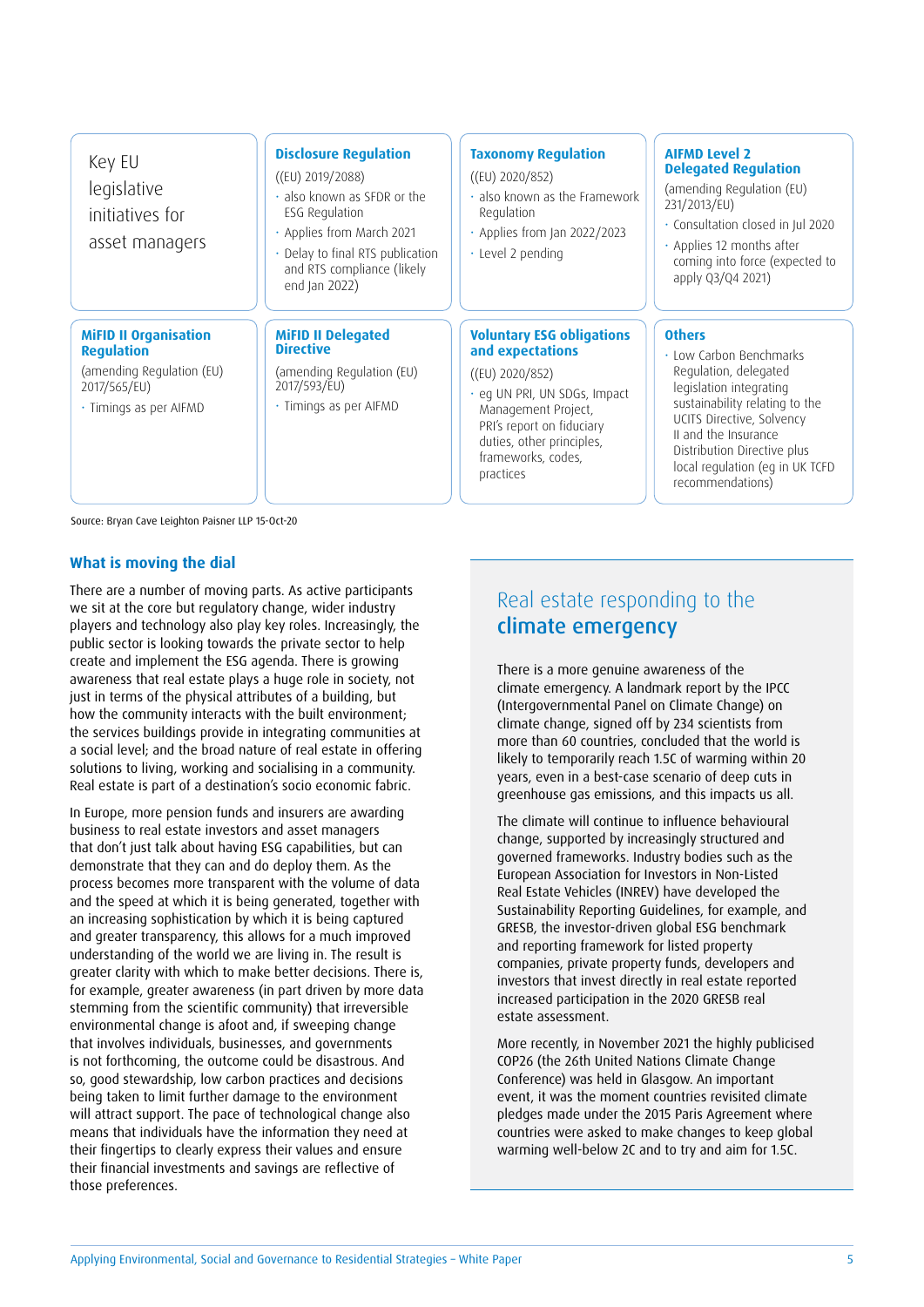### **A few (high level) thoughts on the impact on real estate**

Given the backdrop of global uncertainty, occupiers are tending to favour shorter leases which is not ideal for landlords, but if indirectly, through active ESG strategies, value is created in both the bricks and mortar and the community within which it is located, then arguably, shorter leases are nothing to worry about as the draw and value of the ESG strategy to the wider community should suffice, although there is a potential cost to shorter leases in the capex needed to go into a building with each lease expiry.

The greater change is likely to come through how we, as consumers and workers, interact with the built environment. By way of example, as trends accelerated by the COVID-19 pandemic, such as a hybrid working model,

local convenience becomes more important giving shoppers greater influence over the future of the food industry and this will have an impact on supply chains. Furthermore, as sustainability grows in importance, coupled with the reduction in carbon emissions targets, this will further aid a long-term shift in increased levels of local sourcing and delivery models that are low in carbon, so rising demand for electric powered vehicles.

Applying ESG principles to investment decisions and existing funds under management is about much more than being sustainable and responsible, it is an important driver of value creation and preservation going forward.



### **ESG Regulation – key dates 2021-2023**

Source: Bryan Cave Leighton Paisner LLP 15-Oct-20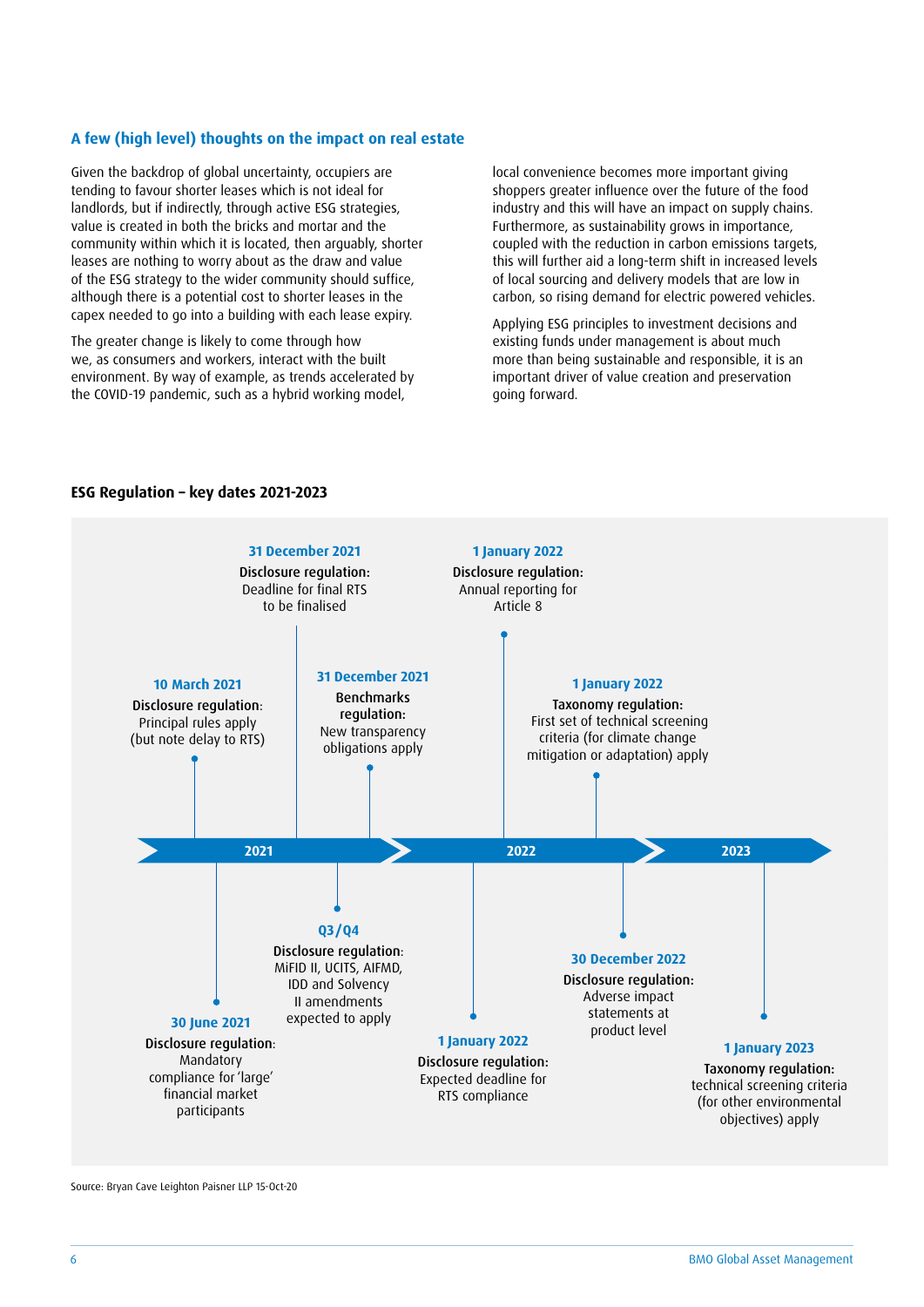## 2. It's not just 'doing good', it also makes financial sense



### Angus Henderson

Head of Business Development, BMO Real Estate Partners

### **The growth of impact investing**

The consideration of long-term investment value drivers and risks is a fiduciary obligation placed on fund managers. Environmental, social and governance (ESG) factors are increasingly recognised as being material to investment value creation and preservation. In this context, the systematic and explicit inclusion of ESG into investment analysis and decision making is a core principle under which we invest and launch new products. The tangible nature of real estate assets, with their exposure to physical aspects and significance to policymakers, amplifies the importance of the ESG dimension.

The evaluation of positive impact criteria provides a deeper means by which to consider these ESG factors. Positive impact seeks a shift in approach such that market-oriented capital flows do more than minimise harm, but rather, create positive environmental, economic and societal outcomes, as well as contribute to solutions in underserved markets where government is increasingly seeking private finance to deliver.

The emerging consensus that capitalism should be less short term and more inclusive to the wider society is quickly establishing itself in mainstream investment thinking. For years considered niche, the growth of sustainable and impact funds is facilitating genuine change in many areas of society and the environment.

The concept of "double bottom-line" investing considers not only the financial return provided, but also the positive impact that invested capital has been able to create. Impact funds range greatly across providers and asset classes. They are generally distinguished as seeking investments that support an intention to generate positive, measurable social and environmental impact alongside a financial return.

From an investment perspective, with low interest rates the real estate sector has been viewed as a way to diversify investment risk for life and pension fund portfolios. Longterm rental housing can act as a strong diversifier as it is less correlated to other more cyclical property asset classes. The various leasing models associated with affordable housing also offer scope for inflation linking. The credit strength of the sector and inelastic demand, particularly through the global

financial crisis, has helped reinforce the view of the sector as a credible source of diversification.

For investors who are seeking positive sustainability solutions alongside financial returns, real estate investment can have both important social and environmental benefits. On the social side, housing represents a key tool for developing cities looking to cope with growing, transient, and ageing populations that require employment and social infrastructure – housing, healthcare and education. And environmentally, the development and operation of housing presents the opportunity to drive long-term environmental change through forward-looking design that creates operationally efficient homes, reducing carbon footprints and enabling social benefits such as lower fuel poverty. Credible impact investment in real estate demands that investors consider both these aspects.

Finally, the myth that for high-quality impact to be achieved, financial returns must either be a secondary factor or an additional consideration, has been proven false. Certainly, in terms of real estate, the provision of well governed, affordable housing solutions offers clear social benefits, along with the advantages that new housing stock offers in terms of operational efficiency for the owner and occupier, reducing costs and returning income back to the investor.

The myth that for high-quality impact to be achieved, financial returns must either be a secondary factor or an additional consideration, has been proven false.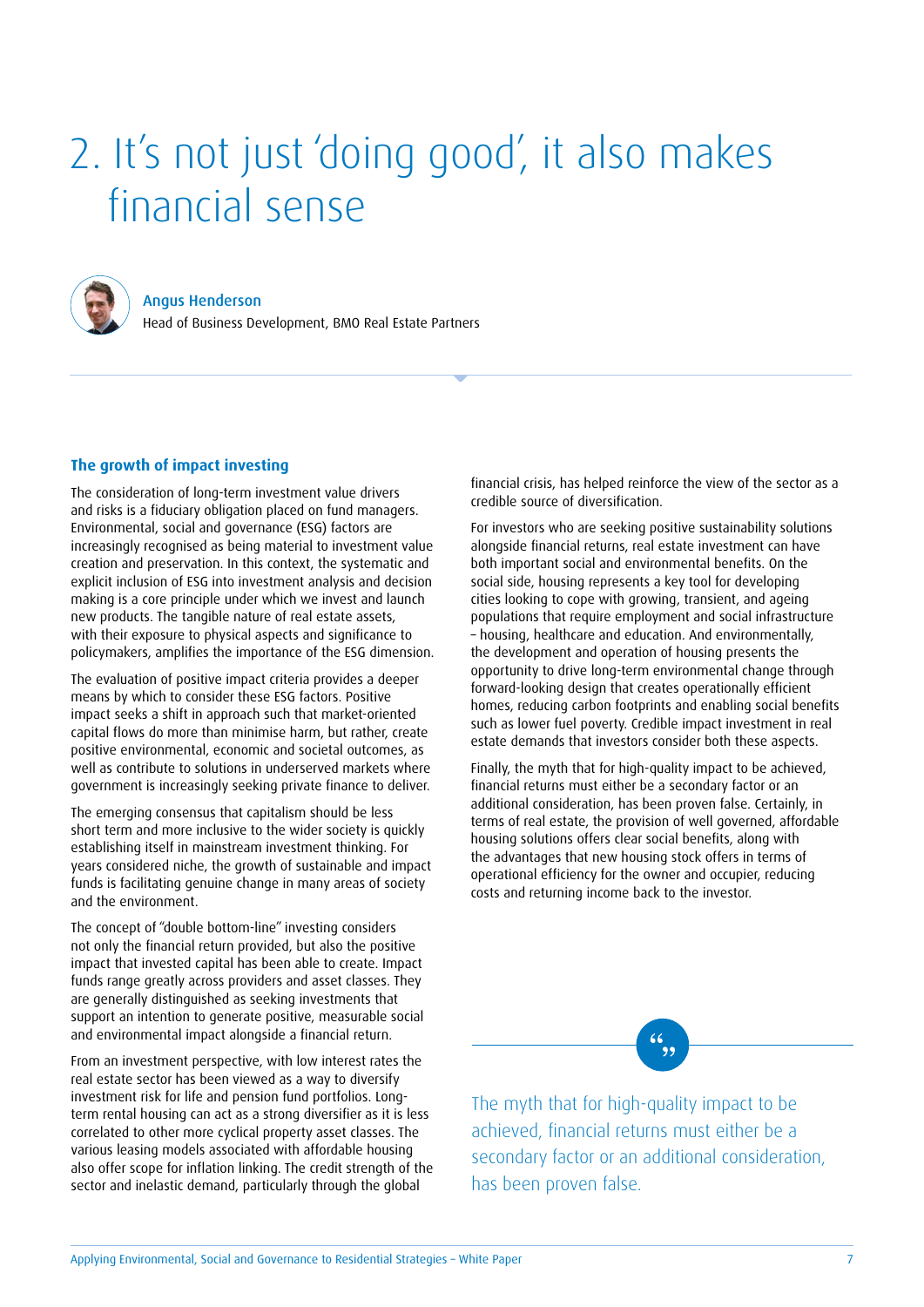### **How ESG supports our investment thesis**

Our ESG objectives help drive our thinking and are fully embedded into our consideration of property fundamentals and determination of risk and opportunities, as illustrated below.

### Acquire properties thoughtfully

Tighter controls into acquisition due-diligence with oversight from the Investment Committee and Head of Sustainability

### Design and refurbish buildings responsibly

Using our bespoke Sustainable Development Brief to guide best practice

#### Manage and operate assets sensitively

Informing asset business plans with ESG profiles and priorities, determining existing credentials, opportunity and exposure to risk

### Engage with occupiers astutely

Collaborate and share data to jointly understand the challenges and opportunities presented

### Create value within communities

Social Impact Strategy that drives engagement with occupiers and wider communities towards positive outcomes

Source: BMO Real Estate Partners

#### **Using the housing sector as an example**

Different countries and cities are at different points linked to wealth, demography, affordability, housing stock and tenure, planning regimes and migration patterns and so it is not a one size fits all approach – the unique composition of each city creates opportunity for various forms of residential investment and development going forwards – but across Europe there is a lack of quality stock in the right locations and it is clear that the existing market is not delivering enough housing.

The rising prices of home ownership in major European cities have made it unaffordable for some, pushing them to the private rented sector as they do not qualify for social housing either – this is a key growth driver of demand for the rental market.

Since 2000, the average house price across the Eurozone has risen by 3.1% per annum, while real wages have only increased by 0.4% pa, meaning that while earnings are



only 8% higher in 2020 than 2000, house prices are 86% higher.

The pressure on prices is exacerbating the affordability gap, making it very difficult, in particular for first time buyers, to afford a suitable home and this is in spite of the low interest rates. This means that a large, typically young and mobile, group is dependent on the rental housing market – especially in mid- to large-scale cities across Europe.

Furthermore, there is a growing proportion of existing stock that is facing obsolescence. The levels of owner occupation vary across Europe – 31% of European households live in private rental homes, up from 26% a decade ago – but, by and large, there remains a large and growing proportion of the market that could benefit from institutional investment, in particular the Social Housing and Private Rented sectors.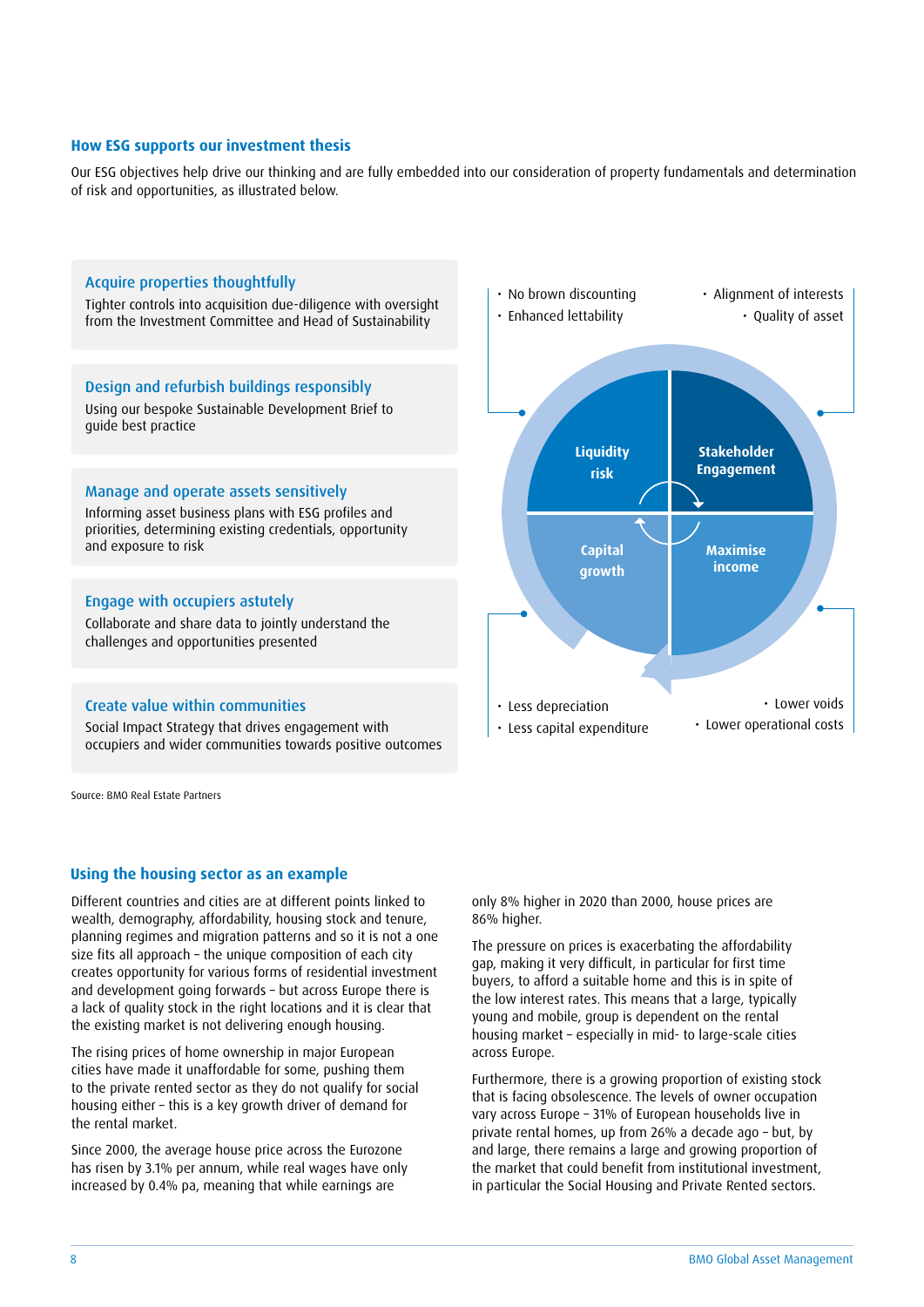As well as demographic changes (growing population + urbanisation + migration), COVID underpinning the value of the home, legislative pressure and tax changes are contributing to a reduction in supply. This leaves the door open for institutional investors to step in and fill the gap, offering some important advantages over the traditional model of individual private landlords, for both the tenants and for society.

The fundamental shift stimulated by the introduction of institutional investment is a movement in the parameters for the underwriting and operation of the real estate, with the investment being long term in nature resulting in a different approach to valuation (income focused, not capital driven) and efficiency.

Having larger, commercial property management companies overseeing rental properties can offer a higher, more standardised and professionalised level of service for tenants. Commercial property management companies are often able to offer longer tenancies, in contrast with private landlords where tenancies may be shorter, creating a lack of certainty for tenants. Longer tenancies allow individuals to integrate into the wider community and contribute more freely, with the knowledge that the area is their home and not just a stopgap.

Efficiencies for the landlord will be reflected in the occupational costs to the tenants, meaning their rental payments are more affordable – which often leads to higher occupation rates that in turn underpin financial returns. Where new build is possible, there is an opportunity to design, construct and operate new homes that will almost certainly have a better environmental profile than most of the older housing stock. This not only improves the carbon intensity of the property stock, but can also support the development of

modern construction technologies, stimulating new industry and the associated employment opportunities.

These benefits do not come automatically with the shift from private to institutional money. The willingness, the right partnerships and management structures have to be in place to ensure that benefits to tenants, communities and the environment are realised.

### **Measuring impact**

Impact is driven by intentionality. This must then be translated into objectives which are held consistent and measured over time. Feedback can then be generated to assess effectiveness and what can be done to improve the targeted outcomes. Fundamentally, to have impact, the objectives should improve the market and do more than might ordinarily be delivered by other market participants – this is additionality.

Given the many ESG interventions possible for real estate investors through the acquisition, development, operation and disposal of physical assets, not all can constitute impact. Being transparent, understanding the impact achieved and being able to consistently measure it are core factors to ensure that investors and wider stakeholders understand investments in this area.

Accusations of 'greenwashing' can be extremely detrimental to the reputation of a fund and the wider sector. It is therefore essential that measurement frameworks are created for products to allow priorities to be determined in the pursuit of objectives and that this process can be communicated to stakeholders when necessary. Internal and independent impact assessments can also be conducted on a periodic basis to provide fresh perspective and the test practice.

BMO REP's overarching framework is shown below as an example.

### **Our ESG objectives**



Source: BMO Real Estate Partners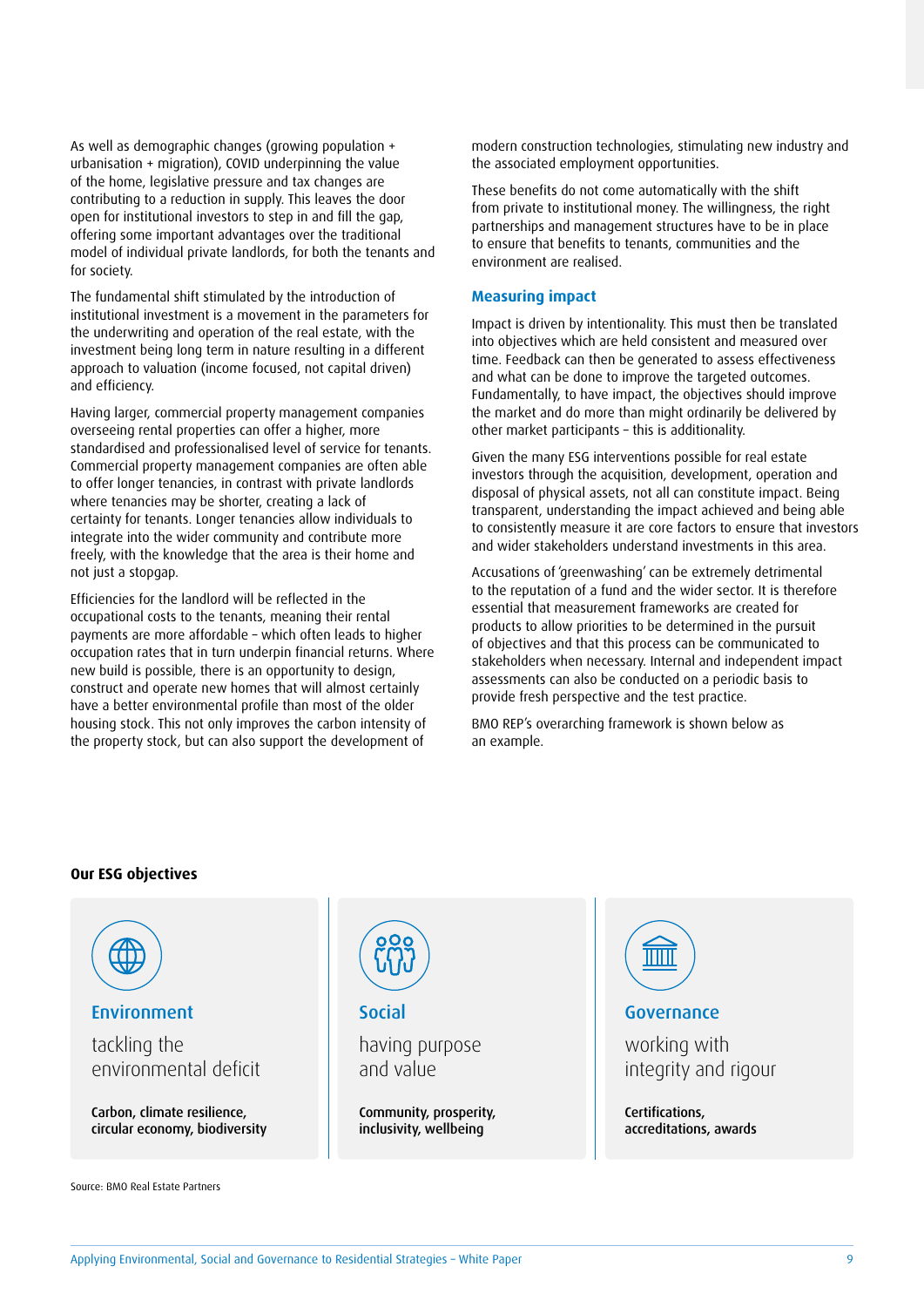### **Impact investing for sustainable outcomes**

| Financial-only | Responsible                                                 | <b>Sustainable</b>                                          |  | <b>Impact</b>                                | Impact-only |
|----------------|-------------------------------------------------------------|-------------------------------------------------------------|--|----------------------------------------------|-------------|
|                | Delivering competitive financial returns                    |                                                             |  |                                              |             |
|                | Mitigating Environmental, Social and Governance (ESG) risks |                                                             |  |                                              |             |
|                |                                                             | Pursuing Environmental, Social and Governance opportunities |  |                                              |             |
|                |                                                             |                                                             |  | Focusing on measurable high-impact solutions |             |

Source: BMO Real Estate Partners

Impact in real estate cannot be distilled to a single metric. There are different aspects of impact which need to be recognised and measured, and any potential housing investment may be market-leading in some areas but only reaching minimum standards in others. It is the combined output and progress against the product's objectives that are significant.

Residential investment represents social infrastructure and there are many ways to promote ESG or to be impactful, whether through a focus on the provision of a specific

type of accommodation for an underserved or vulnerable market, or the associated uplift in building quality and operation. It may even be the wider economic significance of the housing in terms of the regeneration of areas and support of economic growth through the provision of work (a direct result of construction) and retention of staff for local employers. Significantly though, each product should set out is objectives and prioritise its interventions to protect against regulatory and reputational risk, but also to credibly assess the level of impact achieved.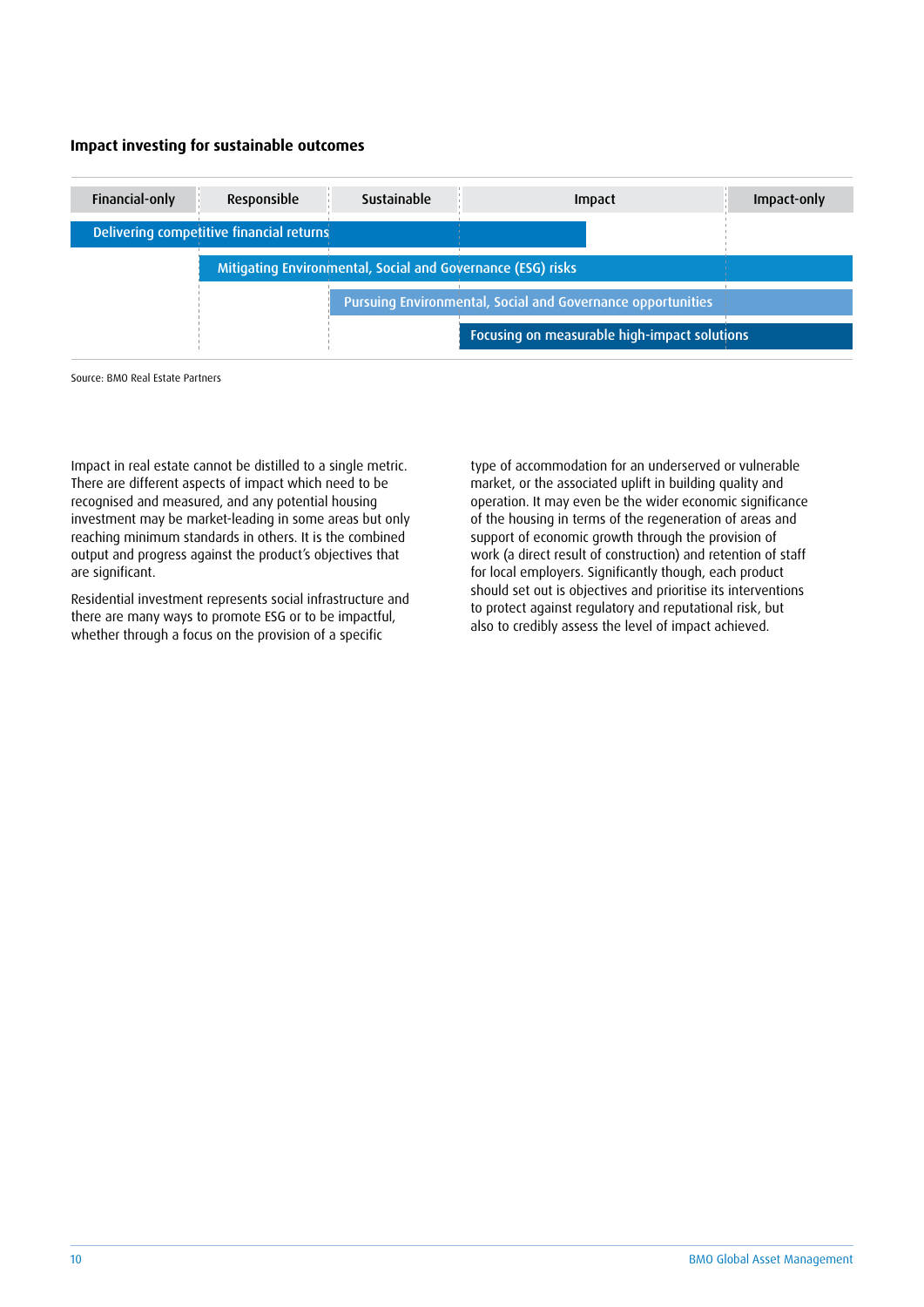## 3. The E: How we apply our framework to standing owned assets



Anne-Sophie Zähringer

Officer Corporate Communication, ESG Representative, BMO Real Estate Partners

### **Sustainable investment: the path to "net zero carbon"**

The World Economic Forum has outlined the importance of environmentally friendly thinking and the related impact of the real estate industry in its Global Risk Report 2020. According to this report, the industry is responsible for 55% of electricity consumption, 39% of energy-related CO<sub>2</sub> emissions and 30% of energy consumption, globally. Only 1% of all buildings are labelled as CO<sub>2</sub>-neutral. To reach the European goal of making existing buildings climate neutral by 2050, the industry must quickly move down the road of decarbonisation. This includes determining the CO<sub>2</sub> footprint on property level, both at a portfolio and company level. Knowing the CO<sub>2</sub> footprint of each property enables us to quantify the monetary risks, to plan measures to reduce emissions and to counter any risks those emissions might cause. BMO Real Estate Partners is aiming to achieve  $\mathfrak{co}_{2}$ neutrality by 2050, if not before.

### **Collection of ESG data is the foundation for transparency and future sustainability strategies**

At the moment we are defining our own sustainability strategy: we specify measures at a company, portfolio and property level to decarbonise all our properties and to rate new investments. In accordance with our investors, we are seeking to upgrade our products that are currently rated according to article 6 of the Sustainable Finance Disclosure Regulation (SFDR, REGULATION 2019/2088 of the European Parliament and of the council of 27 November 2019 on sustainability related disclosures in the financial services sector) to article 8 over the medium term.

We have collected our properties' consumption data for the period between 2018 and 2020 to create a reliable and transparent database on our current carbon footprint and from there we can decide on the necessary decarbonisation measure for each property. The efforts required for the analogue collection of consumption data are intensive and time consuming. We have therefore rolled out a portfolio wide smart metering system, which will simplify the collection and verification of the data. By 2025 we plan to

achieve a comprehensive remote readout via sub-metering and in 2022 we will publish our first sustainability report, summarising the measures we have implemented, the results so far, next steps and a new timeline.

### **How does ESG impact valuation**

The recent developments in the sustainability debate and new legislation make it necessary to check and value properties according to ESG standards, to ensure the preservation and future appreciation of value. We have applied for classification according to article 8 of SFDR for one of our newest strategies, namely BMO Europe Residential Fund which will only acquire verifiably sustainable properties or those that have the potential to be developed into sustainable properties. All new investments meet our ESG criteria and will be subject to technical, legal and ESG due diligence. Thus, our ESG criteria forms a key part of both the pre-purchase valuation as well as the business plan of any new asset.

The recent developments in the sustainability debate and new legislation make it necessary to check and value properties according to ESG standards, to ensure the preservation and future appreciation of value.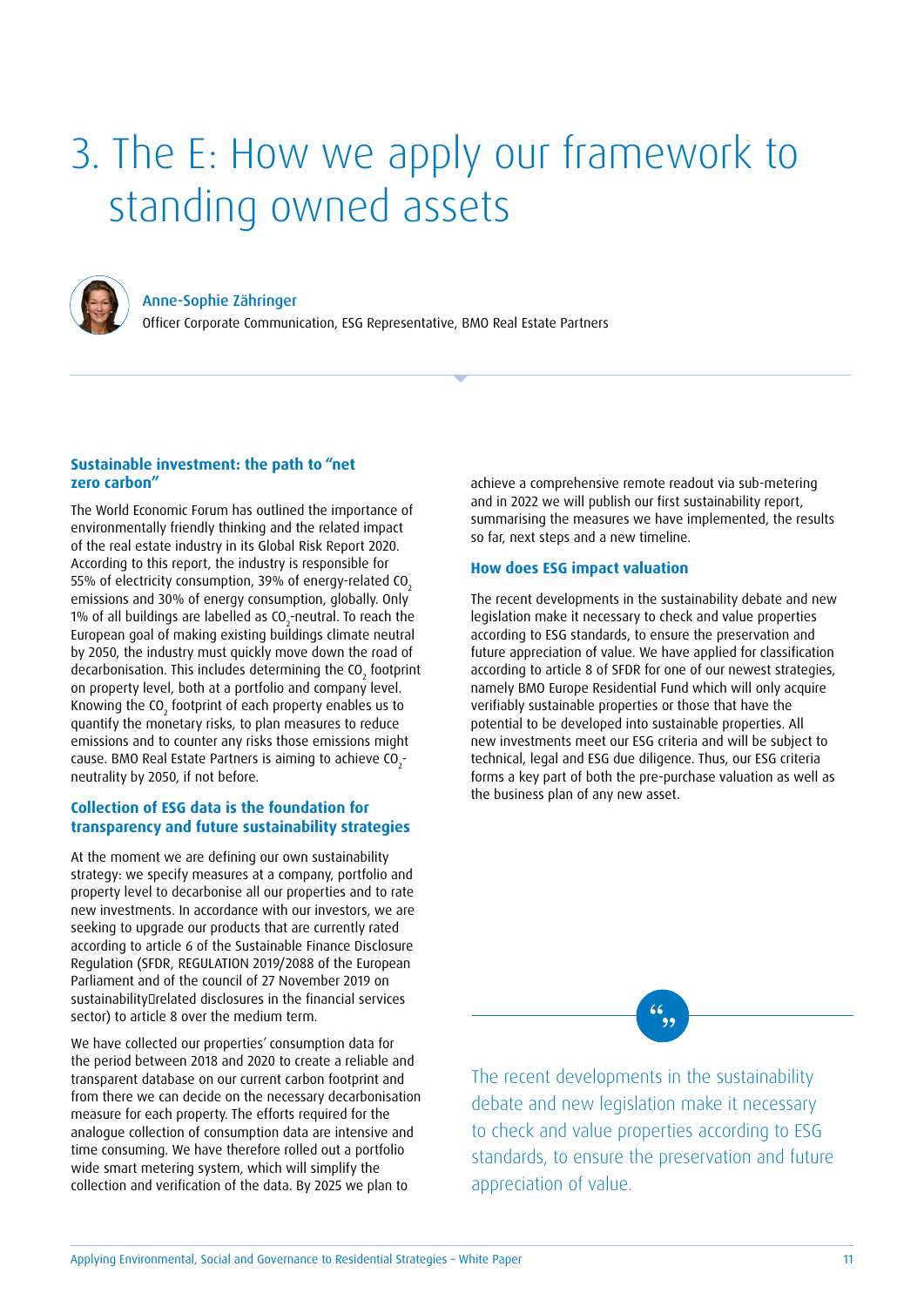

### Measures to achieve portfolio-wide CO<sub>2</sub> neutrality

We attach importance to that new buildings can be certified, and we also aim for benchmarking according to GRESB. All our new leases contain important sustainable, green requirements and measurements to direct our tenants towards the sustainable use of the premises and us, the landlord, towards its sustainable management.

Two important steps towards sustainability are switching to green power and CO $_2$ -neutral gas, as well as the pledge of our service providers to work sustainably. Furthermore, we install e-charging stations in our parking lots.

By 2023/24 we will implement professional waste management by systematically collecting waste data with the aim to bundle private waste disposal contracts at a national waste disposal company, to reduce public waste disposal contracts where applicable and to make data analysis easier and more precise and we will publish sustainability rankings for our properties and portfolios.

Through these initiatives, by 2025 we plan to reduce our energy consumption by 10% and to increase our rate of recycling to 50%, against the respective rates in 2018.

All our new leases contain important sustainable, green requirements and measurements to direct our tenants towards the sustainable use of the premises and us, the landlord, towards its sustainable management.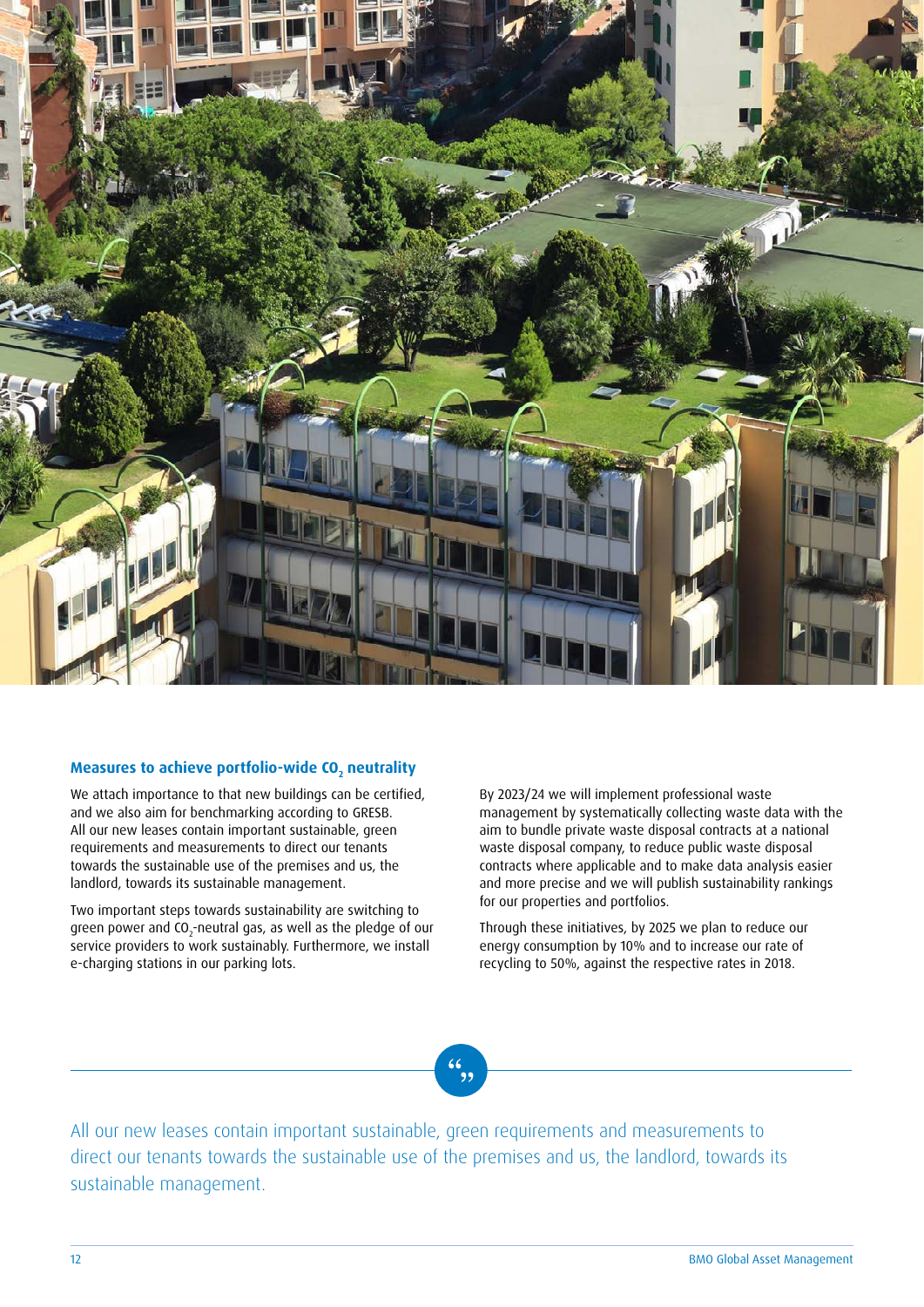## 4. The S: Our responsibility to our investors and society



Anne-Sophie Zähringer Officer Corporate Communication, ESG Representative, BMO Real Estate Partners

As a real estate company, we are aware of our responsibility to society – the "S" in ESG – and one of the pillars of our success is for the fair and transparent cooperation with all stakeholders, including our business partners and investors.

The social responsibility in our investments is partly driven by the very nature of our investors, who comprise pension funds and life insurance companies. We have a special obligation towards these long-term investors since they have bestowed us with the important duty of keeping their members' pension monies safe.

We choose the properties for our funds very carefully, but a high yield is a key priority. Equality and participation in society are also important when we select properties. We invest in fully accessible properties and all our tenants are treated equally.

### **What we do at BMO Real Estate Partners**

Our social engagement is not confined to our investments – we live it every day in our company. All our service providers and suppliers receive fair payment whether they work for us directly or for one of our funds. We demand that third party employees are paid fairly and according to the German minimum wage or UK Real Living Wage, a voluntary uplift on the government's lower living wage. This is particularly important for workers in the construction industry and those who keep our buildings running, such as cleaning and security staff.

Teamwork is an important pillar of our company's culture. Our flexible and individual working time models and diverse training programmes strengthen our positive working atmosphere. We assist our colleagues in finding childcare facilities and subsidise the costs for childcare to facilitate the everyday life of their families. We care about our colleagues' health; thus, we have regular health and sport events, all our workplaces are outfitted with ergonomic equipment, and we offer fresh organic fruit.

 $\left( \begin{matrix} 6 \\ 9 \end{matrix} \right)$ 

Equality and participation in society are also important when we select properties. We invest in fully accessible properties and all our tenants are treated equally.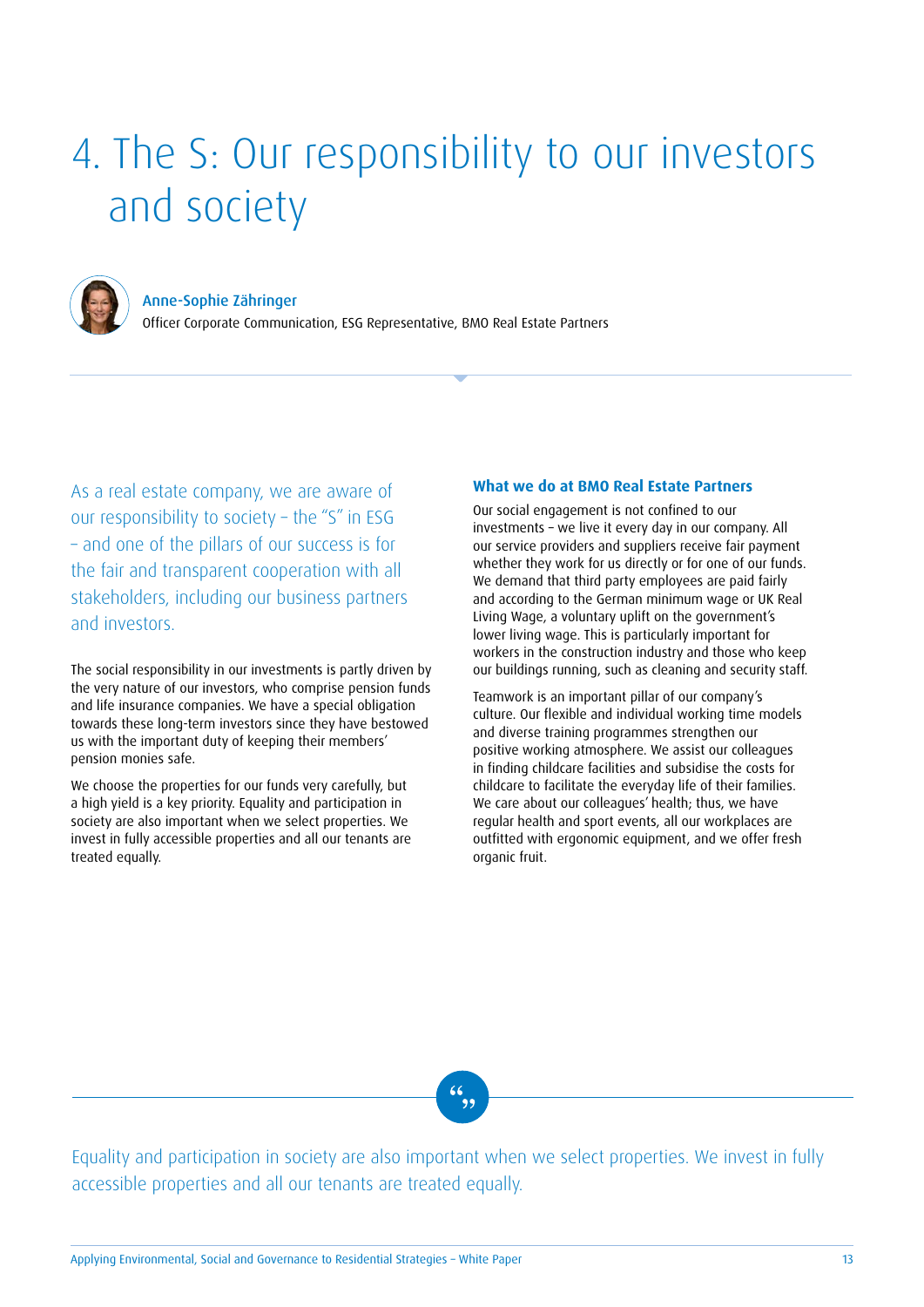## 5. The G: Regulation summary (Europe) and what it means



Andrew Szyman

Head of Sustainability, BMO Real Estate Partners



Cathy Keir Sustainability Analyst, BMO Real Estate Partners

### **The growth of regulation**

The remarkable growth of interest in sustainability within the commercial property investment world over the last decade has naturally led to a correspondingly significant increase in regulatory attention and activity. Real estate is not just an investment class; physical buildings are crucial to our human needs for shelter, for infrastructure, for commerce and for leisure. The importance of property as a key contributor to the challenges and solutions around climate change and other fundamental sustainability factors such as biodiversity and

the circular economy has not been lost on policymakers. There is an ever-increasing number of emerging regulatory and quasi-mandatory frameworks and standards that are driving investor behaviours across the capital supply chain.

### **A summary of regulation across Europe**

A non-exhaustive selection of key instruments designed to further encourage and stimulate behaviours applicable to commercial and residential focused funds is presented below:

| <b>Theme</b>                                                                                                                                     | <b>Principal concerns</b>                                                                                                                                                                                                                                                                                                                                                                                                |
|--------------------------------------------------------------------------------------------------------------------------------------------------|--------------------------------------------------------------------------------------------------------------------------------------------------------------------------------------------------------------------------------------------------------------------------------------------------------------------------------------------------------------------------------------------------------------------------|
| An array of disparate industry<br>bodies and professional<br>associations<br>Major sustainability related<br>reporting frameworks and<br>surveys | - European Public Real-estate Association (EPRA)<br>- European Association for Investors in Non-listed Real Estate Vehicles (INREV)<br>- Principles for Responsible Investment (PRI)<br>- Climate Disclosure Project (CDP)<br>- Global Reporting Initiative (GRI)<br>- Global Real Estate Sustainability Benchmark (GRESB)<br>- Equity Impact Project (reporting approach for investment in social & affordable housing) |
| <b>EU Taxonomy</b><br>EU Green Deal and blueprint for<br>transformational change                                                                 | - Supports the EU objective of making its economy sustainable<br>- Classification that establishes a list of environmentally sustainable economic activities<br>- Provides performance criteria against which to assess an activities' contribution toward six<br>environmental objectives<br>- Informs a range of regulatory frameworks such as the Green Bond Standard and SFDR                                        |
| <b>SFDR</b><br>EU Sustainable Finance &<br>Disclosure Regulations                                                                                | - Imposes transparency and disclosure requirements on financial market participants<br>- Introduces technical standards for systematic, consistent and authentic disclosures<br>- Integration of sustainability risks into investment decision-making                                                                                                                                                                    |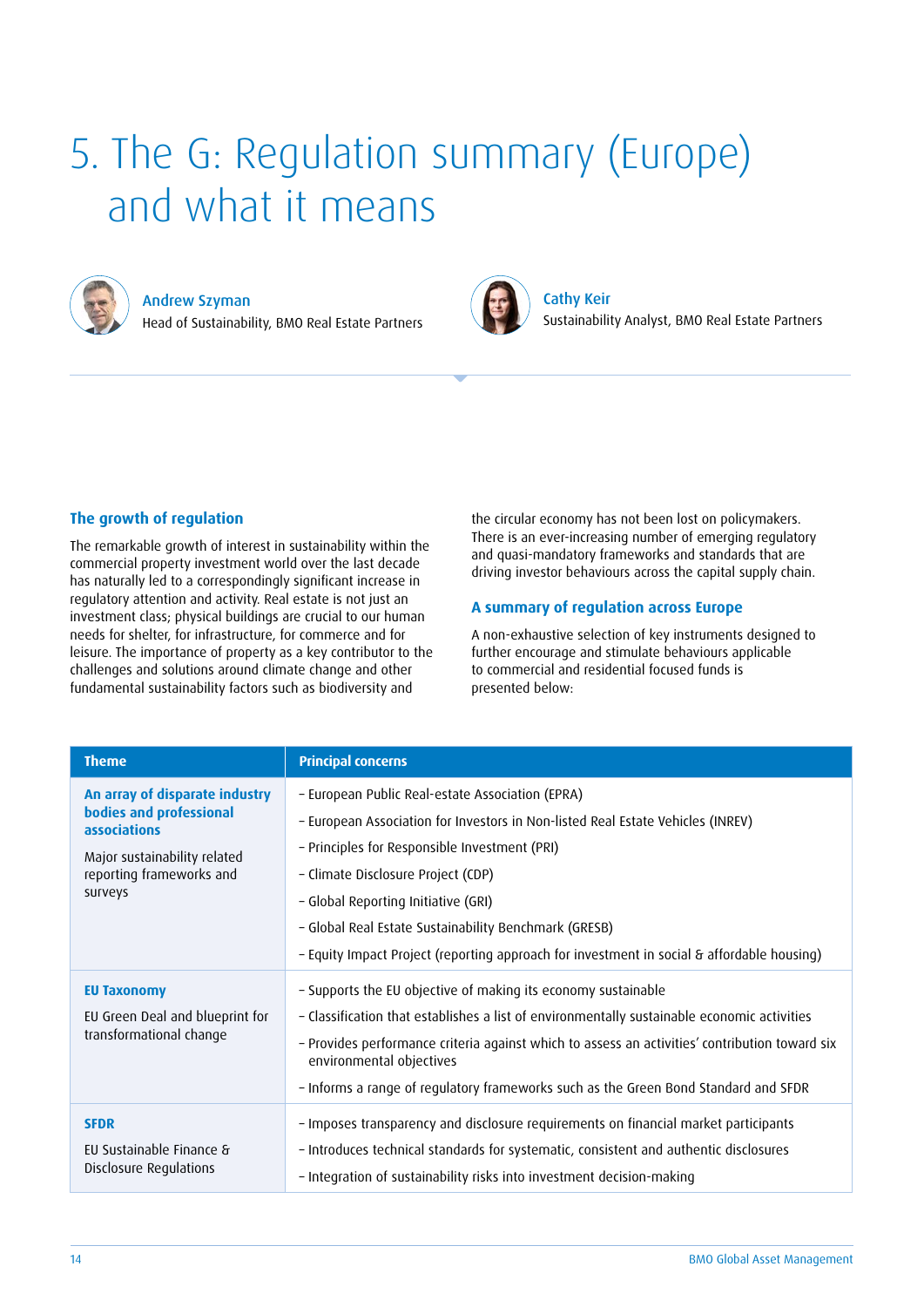| <b>Theme</b>                                                                 | <b>Principal concerns</b>                                                                                                                                                                                                                                                 |
|------------------------------------------------------------------------------|---------------------------------------------------------------------------------------------------------------------------------------------------------------------------------------------------------------------------------------------------------------------------|
| <b>TCFD</b><br>Taskforce for Climate-related<br><b>Financial Disclosures</b> | - Exposure to financial risk due to climate change<br>- Mandatory reporting from 2025<br>- Most covered corporates required to report sooner                                                                                                                              |
| <b>TNFD</b><br>Taskforce for Nature-related<br><b>Financial Disclosures</b>  | - Understand nature related risks<br>- Direct capital towards nature positive outcomes<br>- Framework anticipated in 2021 and tested during 2022                                                                                                                          |
| <b>Environment Bill &amp; Energy</b><br><b>White Paper</b><br>UK legislation | - New environmental governing body to replace the European Commission<br>- Framework for setting legally binding targets<br>- Support a ten-point plan for a green industrial revolution<br>- Transition of energy systems, resilient growth, and net zero carbon by 2050 |
| <b>Energy</b><br>UK policy/consultation                                      | - Decarbonisation for power, industry and households<br>- Energy efficient homes - Future Homes Standard from 2023<br>- Domestic minimum energy efficiency standards (MEES) - Band D from April 2022                                                                      |
| <b>Circular Economy Package</b><br>UK legislation                            | - Optimisation of resources and prolonging a product's life<br>- Permitting conditions to prevent separately collected waste from being accepted for<br>incineration or landfill                                                                                          |

Source: BMO Real Estate Partners

### **What does this mean for real estate and developing new product**

The Global Sustainable Investment Alliance suggests that the sustainable investment market has hit maturity in Europe where the tightening of legislative definitions has seen ESG practices become the norm. At the same time, institutional investors based in countries with less developed regulatory frameworks are increasingly adopting elements of the EU Taxonomy.

It follows that both existing and new real estate investment strategies must carefully consider the true nature of their approach towards ESG factors and also increasingly towards impact intentionality. The need to articulate and disclose sustainability related risks and objectives in a structured way and the subsequent classification of products to help investors discern is to be welcomed, particularly if this stems the elements of greenwashing that have emerged within the industry. However, in parallel with GRESB where some might argue that activity is driven more by the quest for points rather than for strategic purpose, there is a danger of reverse engineering existing products so that they meet a desired classification, rather than label them for what they really are. On balance, the new disclosure regulations should be helpful, albeit a touch protracted. As with GRESB and its single numeric indicator needing underlying narrative to give a deeper sense of a fund's ESG credentials, disclosures and classifications should still provoke investors to probe

and challenge the underlying nature of ESG objectives, ambitions, policies, and characteristics of the vehicles they finance. In anticipation of such examination becoming more mainstream, product providers need to be thinking carefully of their ESG approach and to what degree it might or should contribute to their underlying investment thesis.

The spectrum of emerging legislation clearly points to climate change as a top priority. Addressing the devastating impacts of our changing weather patterns is of global concern and society needs to play its part. Our collective thinking around carbon, energy security, loss of biodiversity, supply chains, human capital and individuals' safety, security and wellbeing is paramount. The resilience of funds to these externalities will be a key determinant in their ability to deliver returns to investors.

There is no doubt that we have moved into a new phase when considering ESG. At the same time, we must acknowledge that we face some stiff challenges, not least of which is looking to achieve net zero carbon for real estate funds with legacy property assets. However, the appetite for doing the right thing and achieving positive impact is strong, enhanced by a reflection of what is important in business and in life which has been provoked by the coronavirus pandemic. Regulation can help steer direction whilst disclosures, classifications and deeper due diligence will all help stimulate the importance of transparency and the authenticity of investment approaches.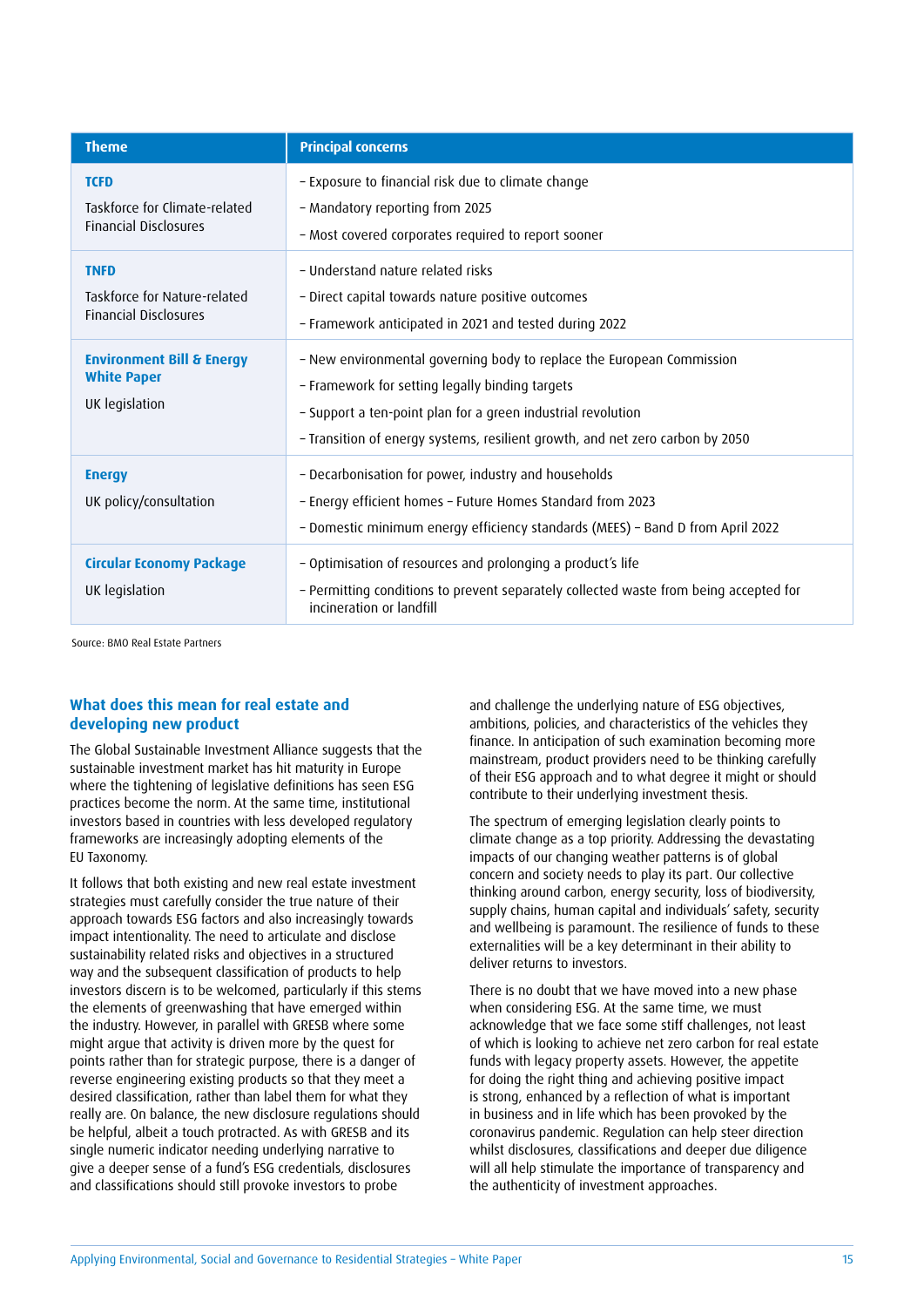### 6. How do we apply ESG and what is BMO Real Estate Partner's framework



Andrew Szyman

Head of Sustainability, BMO Real Estate Partners



Cathy Keir Sustainability Analyst, BMO Real Estate Partners

### **What is our framework**

For BMO Real Estate Partners, the explicit and deliberate consideration of ESG factors, in other words adopting responsible investing principles, is built into our behaviour as an organisation. It has long been part of our heritage and remains a key aspect of our culture. We recognise that our activities have both direct and indirect impacts on the environment and the communities in which we operate, and we believe we have a responsibility to identify, assess and manage these impacts effectively. Our overriding ambition is to deliver sustainable returns through investment in sustainable property assets by driving environmental excellence with social value and purpose in a transparent and authentic way.

The integration of ESG factors into our regular business practice is delivered through four principal means:

### ESG Committee

This group's principal role is to provide leadership and direction in respect of ESG matters, to anticipate and respond to regulatory pressures

and industry sentiment, and to monitor and provide oversight to the implementation of ESG strategy across our property investment funds. The group's composition has representation from our primary property functions and is supplemented by the participation of our parent group's Responsible Investment team as well as our retained external sustainability consultant.



1

### ESG Framework

Our ESG Framework provides the structure around which the relationships between our various property functions operate, reinforcing the concept

that every individual has a part to play and a contribution to make towards the successful integration of ESG matters into our property investment activities.



### ESG Appraisal Tool

The tool is a key instrument used to support ESG integration, capturing from various sources a range of business critical and other ESG related metrics,

for ultimate incorporation into individual property asset business plans. For property acquisition, ESG considerations are aligned with this tool and presented as an integral component of investment committee papers submitted for approval.

<sup>4</sup> Policy and procedural guidance Our guidance documents serve dual purpose insofar as they provide supporting background information and context for key relevant ESG matters as well

as detailing our specific policy and procedures against them. They articulate a methodical approach to key stages in the property cycle – from acquisition, management, leasing, capital works and refurbishment, to disposal and suggest a frequency for intervention depending on materiality. This ensures a consistency of application across our continental operations. Our European ESG Group collaborates frequently to ensure that ESG policy and procedures are implemented with uniformity but reflective of local regulatory and market requirements. Guidance is supplemented with regular training sessions, often with the help of external professionals, and typically involves debate and discussion about the practical integration of ESG into dayto-day activity.

#### **How are we different to our peers?**

Where we believe we differ from many of our peers is our approach to direct physical management of our real assets. Our preference for delivering site-based supervision through internal resource is a legacy of our past history. Whilst we are not averse to engaging reputable external managing agents, and indeed we do so successfully in several geographic locations, we still retain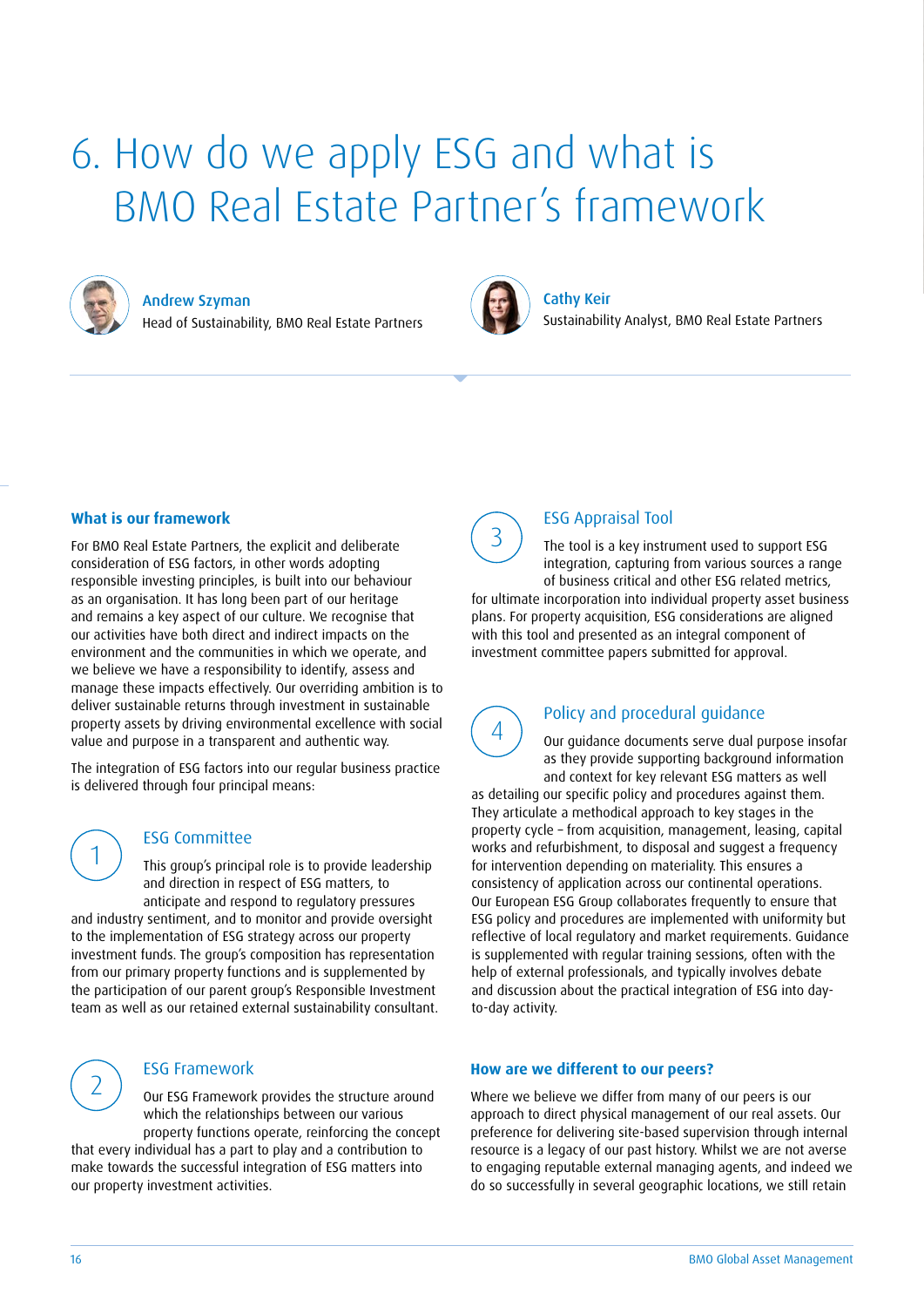

#### **ESG implementation across our activities**



Source: BMO Real Estate Partners

a nucleus of directly employed property and facilities managers across our operations, particularly in the UK. We recognise that each approach has its own benefits and challenges, but we value the additional commitment that ownership, control, and empowerment extract from our employees having 'skin in the game'. It is a philosophy that has stayed with us through many corporate mergers and acquisitions.

Our property and facilities managers are typically located in a major building and cover a small number of nearby assets. They represent the front face of our operation, of our company, and ultimately that of our client funds. In a world where ESG factors matter more than they ever have, our ability to present a familiar face over a long period gives us an advantage in terms of being conversant with the proper operation of a building's plant and equipment, to engaging with our occupiers to ensure they are safe, secure, and satisfied. We believe this better places us for engaging on matters relating to ESG, from understanding their own business challenges, with recent issues high on the agenda including air quality, to sharing ESG related data, for seeking out aligned interests and for exploring opportunities for intervention.

### **What are our plans**

Like many of our peers and other businesses in a variety of industries and sectors, our immediate plans are centred on delivering on our net zero carbon promise. We recently published our platform level net zero carbon commitment with a target of achieving the position by 2050 or sooner. Our efforts are now focused on pursuing the delivery strategies contained within our pathway – we have recently upgraded our Sustainable Development Framework for use with our residential build to rent products, as well as for significant commercial refurbishment schemes, we continue to pursue our occupier engagement activities which we redoubled earlier in the year, and we are beginning to look more closely at how an internal shadow carbon price can help contribute to and motivate future decision making.

Our net zero carbon ambition is wholly aligned with our strategy for delivering sustainable property assets.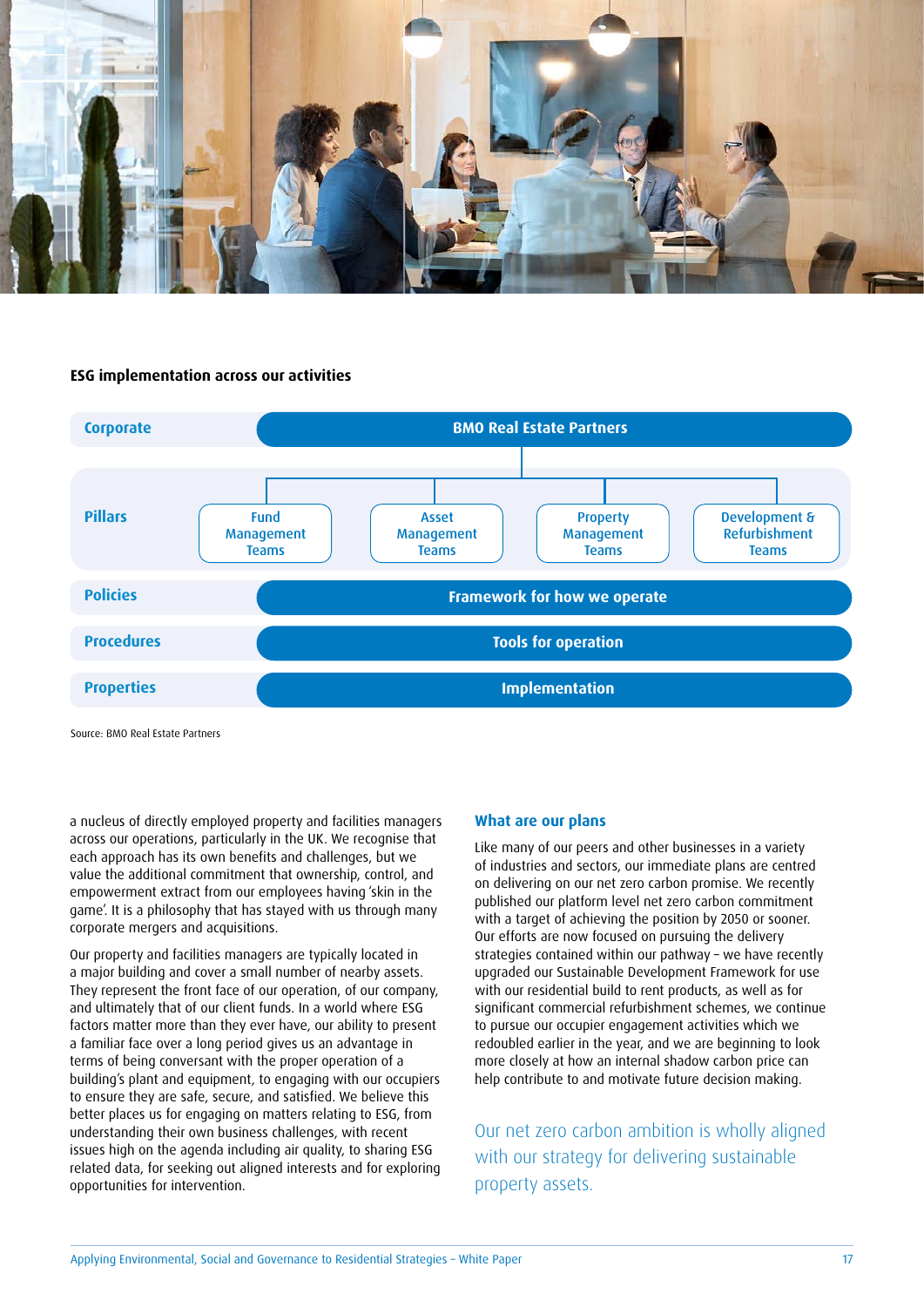### **Net Zero Asset Managers Initiative**

As a founder member of this initiative, BMO Global Asset Management has committed to build upon its existing actions on climate change and reach net zero emissions by 2050 or earlier across all assets under management.

The Intergovernmental Panel on Climate Change (IPCC) has made two things clear. First, the risks to people and the planet from climate related hazards become far more serious as global temperature rise over the 1.5 degree threshold, and second, keeping temperatures below that threshold means we must transition to a net zero global economy by 2050 at the latest.

The initiative sets out a range of commitments to support global efforts to limit warming to 1.5°C. Accordingly, signatories have undertaken to work in partnership with other stakeholders on decarbonisation goals, to set interim targets and to review these targets at least every five years. The principles that underpin this initiative are broadly applicable to the property investment activities of BMO Real Estate Partners and the funds it manages on behalf of a range of clients, a clear example being an active engagement approach be it with investee companies across our equity products or with building occupiers in our listed property trusts.

Climate change represents one of the greatest threats of our time and has far reaching implications for the real estate industry. With the built environment contributing approximately 40% of greenhouse gas emissions across the EU, the sector must recognise the significant part it has to play in embracing the challenge and finding solutions. The path to net zero carbon is complex and uncertain, with much of the detail yet to be determined, but it is critical for the industry to step up, contribute and be transparent and accountable for its actions, whilst supporting and collaborating with the wider Asset Managers Initiative.



### **Certification and benchmarks: GRESB across our portfolio**

GRESB, the Global Real Estate Sustainability Benchmark, has undoubtedly become the de-facto proxy indicator of a property fund's ESG credentials. Originally a comparison of less than two hundred entities, GRESB has evolved over the last ten years to capture over 1,500 participant funds worldwide. The annual survey explores ESG characteristics and activity under the key dimensions of management and performance, and focuses on aspects such as leadership, policies, reporting, and risk assessments as well as utility consumption and greenhouse gas emissions associated with the operation of commercial real estate assets.

BMO Real Estate Partners has been participating in GRESB since 2015 when our BMO UK Property Fund submitted its first response. With an opening score of 19 points, the fund established its baseline and applied incremental improvements to maintain an upward trajectory in each subsequent year of involvement, this year achieving an overall score of 74 (out of 100) and securing three green star statuses. In the interim both listed property trusts, our flagship fund BMO Commercial Property Trust Limited and BMO Real Estate Investments Limited joined the influential assessment with

2021 being their fourth year of participation. Both funds have similarly displayed year on year improvements and achieved scores of 77 and 70 respectively in this year's survey. BMO Commercial Property Trust retained its three-star status and remained top of its peer group.

We expanded our participation this year to include our Best Value Europe I and Best Value Europe II funds for the first time. These funds, managed by our team based in Paris achieved baseline scores of 39 and 37 respectively, this reference point being largely predicated on the strong management and governance structures in place within the management platform.

The GRESB score is not without limitation. Applying a single numeric indicator to a globally diverse and heterogeneous asset class with multiple fragmented interests and characteristics to reflect a fund's ESG credentials is a challenge. The underlying narrative becomes equally important. The very nature of property portfolios, and particularly the degree of operational control and influence a fund manager can exert on behalf of its landlord client, means that opportunities to integrate and pursue ESG aspirations can vary. This is reflected in the range of scores our three UK commercial property funds achieved this year, despite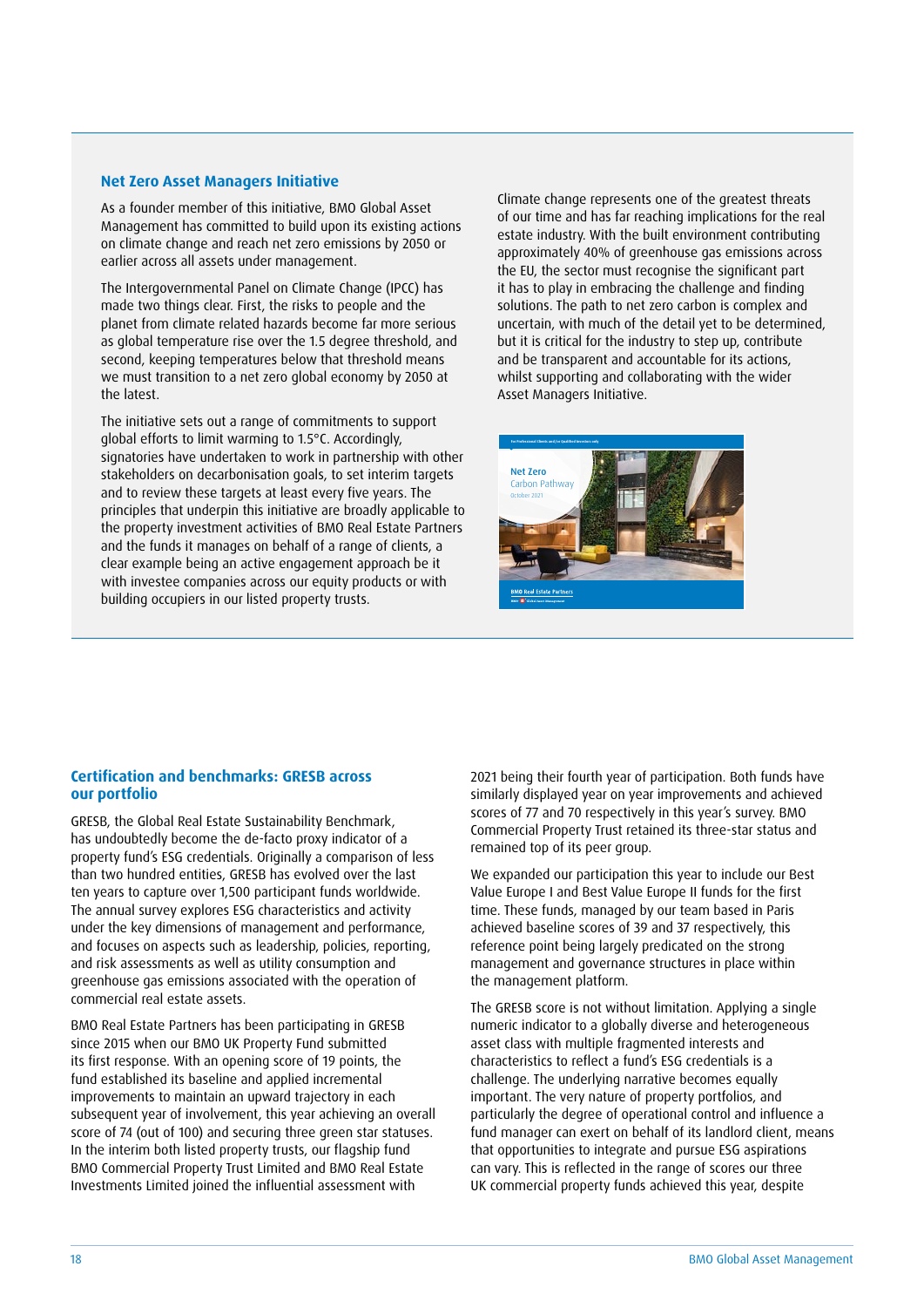the same fundamental ambitions and philosophies being consistently applied across each. However, there is no doubt that GRESB has helped stimulate the real estate industry into looking at the contribution it makes to environmental and social concerns, and how it can contribute towards a more sustainable world. We are eager to see GRESB develop a residential module and we will monitor the timeline with interest as we progress products and strategies that are invested in this sector. Given the distinct differences in nature, it is crucial that we adopt a module that best addresses investors' desire for an indicator with presenting the most authentic reflection of ESG efforts.

#### **On Diversity & Inclusion**

One of our bold corporate commitments is to build an inclusive society with zero barriers to inclusion. It is one of the defining hallmarks of our culture, reflecting those values that create meaningful and lasting change, in support of colleagues, customers and communities. Our senior leaders have been publicly lauded for advocating positive change in this respect in the financial sector- an industry with hardhitting figures, representing a huge disparity against the societal diversity it should be representing. For example, according to research carried out in 2018, 85% of all "UK Fund Assets" are managed solely by men. At BMO REP, our work on gender equality in the workforce awarded us the EPRA Diversity & Inclusion Awards 2020. The corporate culture influences the way we manage our real estate activities too; we encouraged the Boards of our listed funds to create diversity targets. BMO Commercial Property Trust set a 2020 target in 2018 to meet the Hampton-Alexander recommendation, to see representation of women on the board of at least a third. Following changes to Board composition in 2019 there are now five directors with 40% female representation.

The Company recognises that there is a much wider imbalance beyond gender, with evidence showing that the industry is not representative of the societies we live in, and there are programmes ongoing with partner organisations to drive the change we wish to see in the world.

### **On Corporate Social Responsibility**

As a company we regularly support our colleagues in their fundraising efforts for chosen charities, and we have several local charities that we support annually, whether through fundraising or employee volunteer days. One is the Back Up Trust, supporting those with spinal cord injury in the UK. Most years, the Company will fundraise for our volunteers who, as a team, build a vehicle that can be used to carry someone who has been disabled by spinal injury up Mount Snowdon in Wales.

Outside of Company-sponsored events, the company shows support for and rewards individuals who are active in the community and in their own fundraising efforts.

In 2019, one of our BMO REP colleagues challenged themselves to train for the London marathon, successfully raising over £5,000 for their chosen charity, to which BMO match-funded £1,000. In 2020, when the UK went into lockdown and pupils were forced to continue their schooling from home, individuals in the London office set up a fundraiser in support of a local charity whose purpose was to ensure children from disadvantaged backgrounds would have the devices they needed to access their lessons from home.

The Company provides opportunities for staff to help and inspire young adults for whom insight into the financial services sector might not otherwise be possible. It is testament to the passion of our people that when these annual mentoring opportunities arise, they are always oversubscribed, leading to an increase in engagement days with local schools each year.

### **On the Cultural Working Group**

At the heart of the organisation, bringing enthusiastic volunteers from multiple business disciplines together, is our Cultural Working Group (CWG). The group has broad scope to plan events and presentations, implement office changes and overall maintain the working culture the Company prides itself on. The diversity of the group brings a variety of ideas year on year to cater to the changing needs of the people where we work. They had a pivotal role to play during COVID-19 lockdowns when the office doors closed but new virtual opportunities revealed themselves. With better connectivity across our business, the CWG could organise events spanning continents for everyone to stay connected. While we encountered the new challenges that working from home presented, the CWG ramped up their offering of wellbeing webinars in areas such as nutrition, fitness and mindfulness. For those with a creative interest, artists' presentations extended to interactive classes in drawing, creative writing, and poetry. All of these were additional to the annual events that are held for key dates in the culture calendar, such as Black History Month, Pride and Wellness Week.

### **On reducing waste**

Our Corporate Real Estate team is working to ensure all of our offices are covered by an environmental management system (EMS), which has seen the removal of all single-use plastics from our offices as at the end of 2019. This extended to encouraging staff to ditch paper cups and plastic bottles and reuse their company gifted Keep Cups and water flasks.

The Company provides opportunities for staff to help and inspire young adults for whom insight into the financial services sector might not otherwise be possible.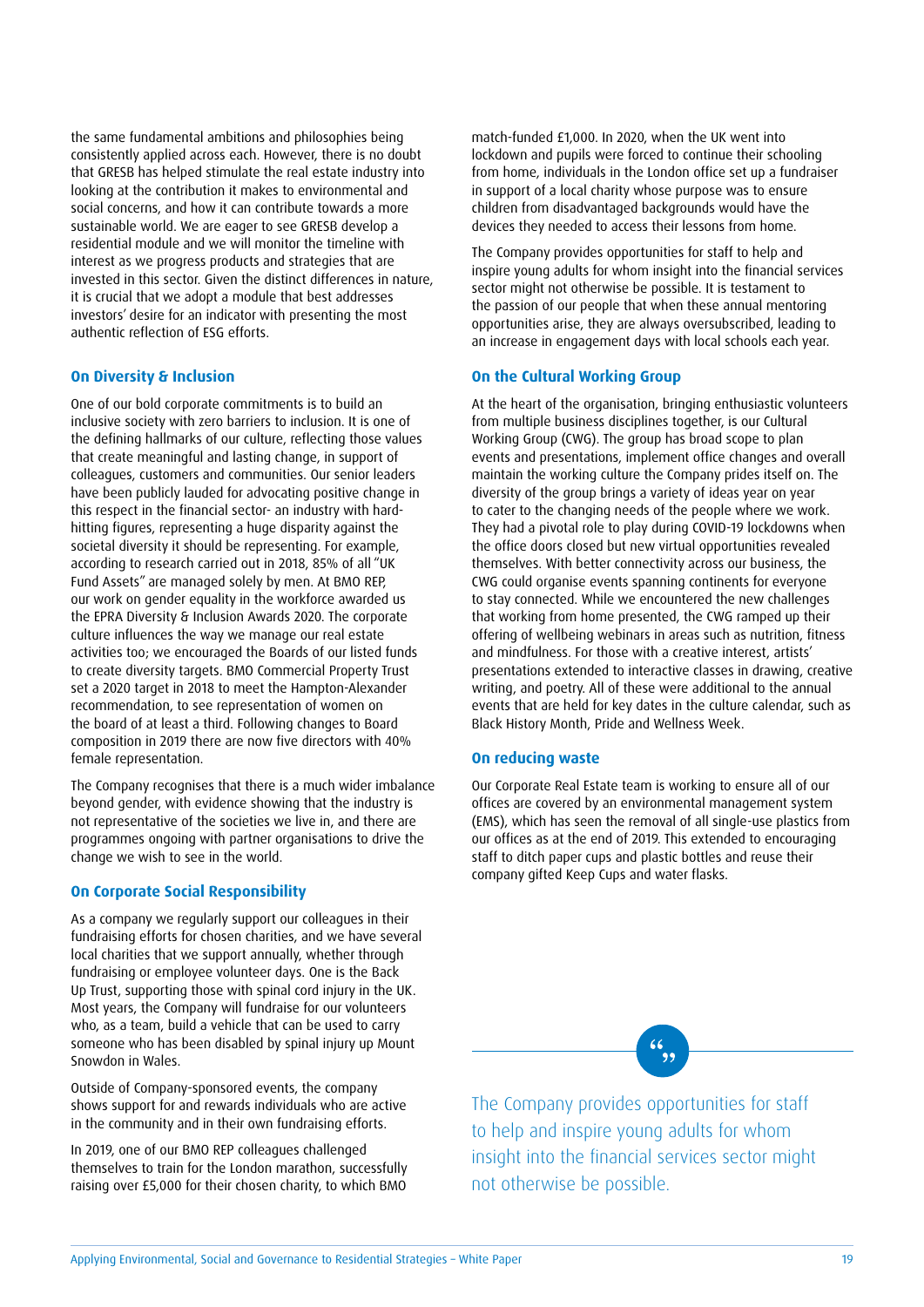## Author Biographies



#### **Angus Henderson**

### **Head of Business Development, BMO Real Estate Partners**

Angus joined BMO Real Estate Partners in July 2009 and leads the business development team responsible for targeting new business opportunities, platform growth working with new partners and the launch of new structures. Angus works across the platform focusing on the growth of the existing product range, as well as new products and joint ventures and with a diverse investor base. Angus joined from AXA REIM, where he worked as a Business Development Manager, responsible for launching new products in Europe and Asia across the risk spectrum and all sectors. Angus sits on both the Executive Committee and Investment Committee of BMO REP and holds an MBA from INSEAD and an MA in Economics from The University of Edinburgh.



### **Joanna Tano Head of Research, BMO Real Estate Partners**

As Head of Research for BMO Real Estate Partners, Joanna Tano is responsible for setting the Research strategy for the international platform, producing investment and strategy research to advise the firm and its clients on market and sector opportunities and risks. She also works with key stakeholders to influence the business strategy, individual portfolio composition, and business development opportunities including prospective product launches, and uses her experience in economic and property market analysis to support the investment decision making process. Joanna joined BMO Real Estate Partners in April 2021, and prior to this she was Head of Research at Cromwell Property Group, joining from Cushman & Wakefield where she was responsible for the research team across EMEA. Prior to that she worked in the charitable space serving as the Area Services Manager for the Kensington & Chelsea branch of the Notting Hill Housing Group. Joanna has 20 years of experience in commercial real estate research and strategy through roles she held in the United Kingdom and France. She holds a Joint Honours degree in Psychology & Sociology from City, University of London.



### **Andrew Szyman Head of Sustainability, BMO Real Estate Partners**

Andy joined the business in 1989. He is currently Head of Sustainability and leads on the company's responsible property investment strategy. Born in Manchester, he gained extensive local experience in building construction, refurbishment and property management with ICI, British Railways and Sun Alliance Insurance Group. In 1996, he moved to London and with Royal & Sun Alliance Investments assumed responsibility for property compliance matters – developing, implementing, and co-ordinating policy and strategy on a wide range of issues including health and safety, property insurance and environmental matters. For the last fifteen years and through a series of subsequent mergers and acquisitions, he has continued to focus on the ESG agenda to ensure the integration of relevant factors into decision-making processes throughout the property lifecycle. A former co-chair of the UNEPFI Property Working Group, Andy is a member of the Royal Institution of Chartered Surveyors and the Institute of Safety & Health.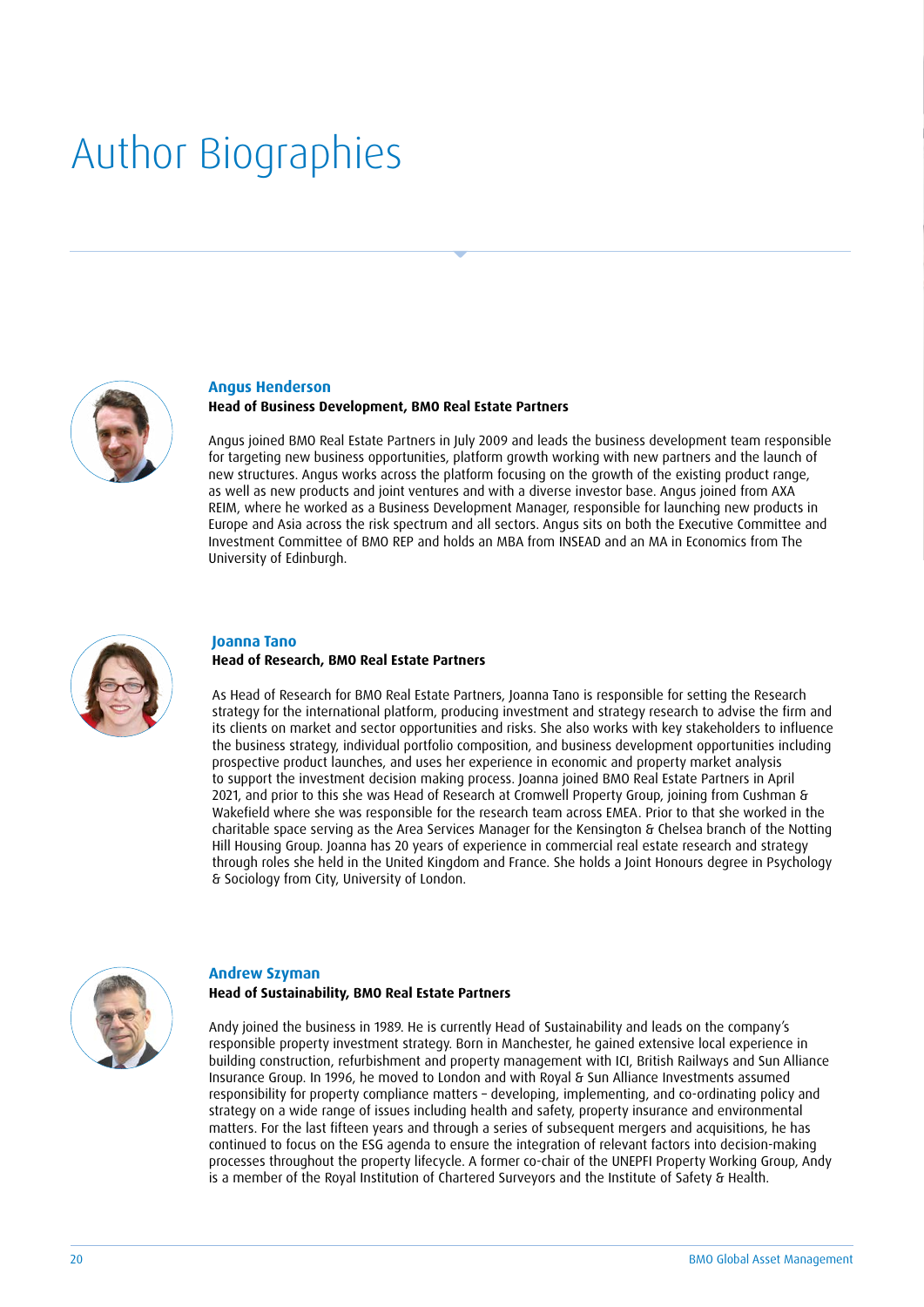



### **Cathy Keir Sustainability Analyst, BMO Real Estate Partners**

Cathy joined BMO Real Estate Partners in January 2018 and is working with Andy to improve the company's responsible property investment strategy. Responsibilities revolve around ultimately reporting to the Global Real Estate and Sustainability Benchmark (GRESB) as well as the Carbon Development Project (CDP) and other initiatives that further develop the company's profile, performance and reputation within the responsible property investment space. Prior to joining the company, Cathy worked with Ernst & Young as an associate auditor where she completed her first year of training with the Institute of Chartered Accountants of Scotland (ICAS). Prior to this, Cathy graduated in 2015 with MSc in Sustainability and Environmental Studies (accredited by CEng) from the University of Strathclyde.



### **Anne-Sophie Zähringer Officer Corporate Communication, ESG Representative, BMO Real Estate Partners**

Anne-Sophie joined BMO Real Estate Partners Germany in 2020 as Officer Corporate Communication and as ESG representative she is in charge of all ESG related topics. She is responsible for all internal and external communication. This also includes raising awareness about sustainability amongst colleagues and stakeholders. In collaboration with renowned partners in the real estate industry, she coordinates and ensures the implementation of all necessary measures to achieve carbon neutrality at BMO REP Germany. Prior to joining the company, Anne-Sophie worked in editorial and in project management for German publishing houses for over ten years.